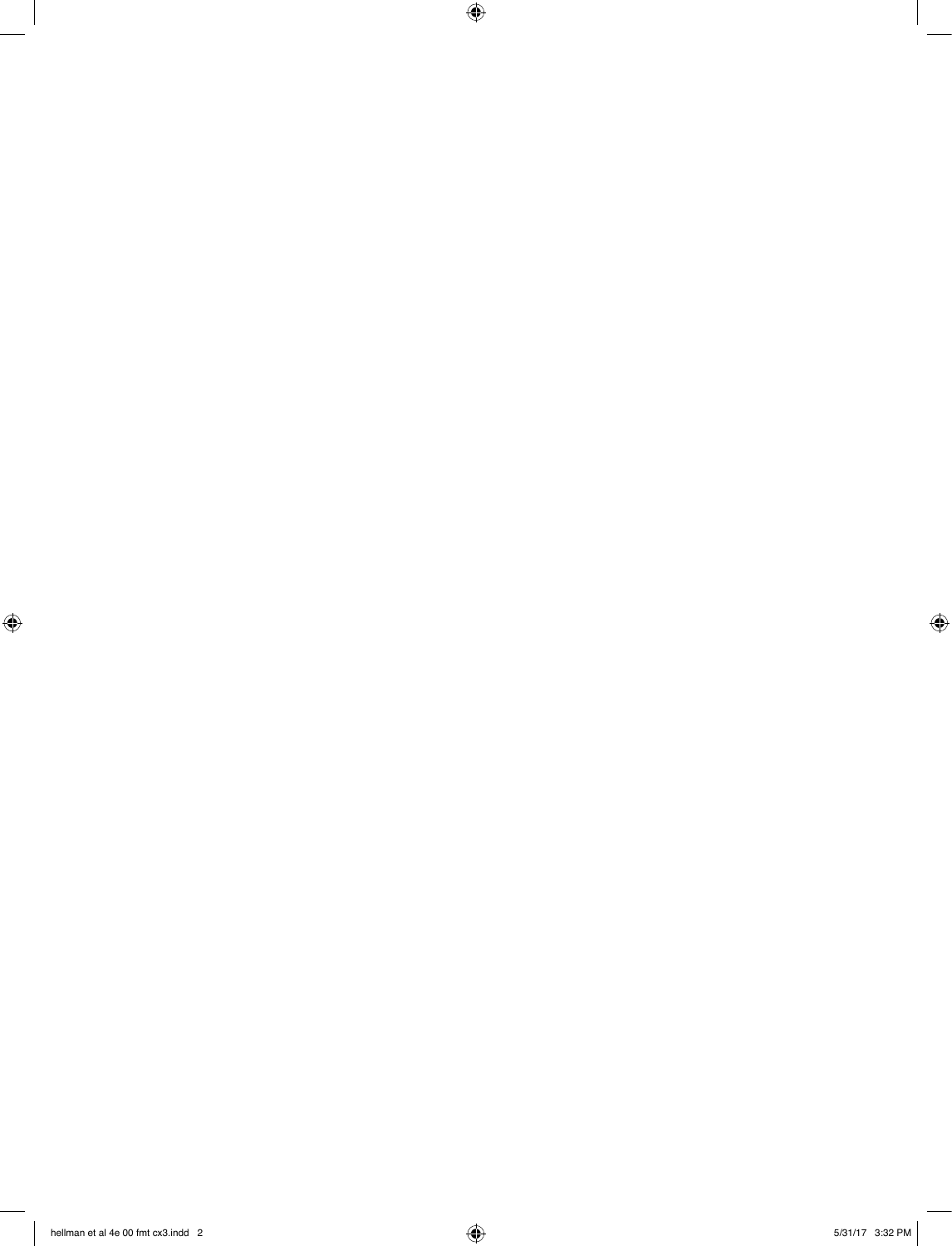## **Federal Courts**

### **Cases and Materials on Judicial Federalism and the Lawyering Process**

#### FOURTH EDITION

#### **Arthur D. Hellman**

Sally Ann Semenko Endowed Chair University of Pittsburgh School of Law

#### **David R. Stras**

Associate Justice Minnesota Supreme Court

**Ryan W. Scott** PROFESSOR OF LAW Indiana University Maurer School of Law

#### **F. Andrew Hessick**

PROFESSOR OF LAW University of North Carolina School of Law



Carolina Academic Press

Durham, North Carolina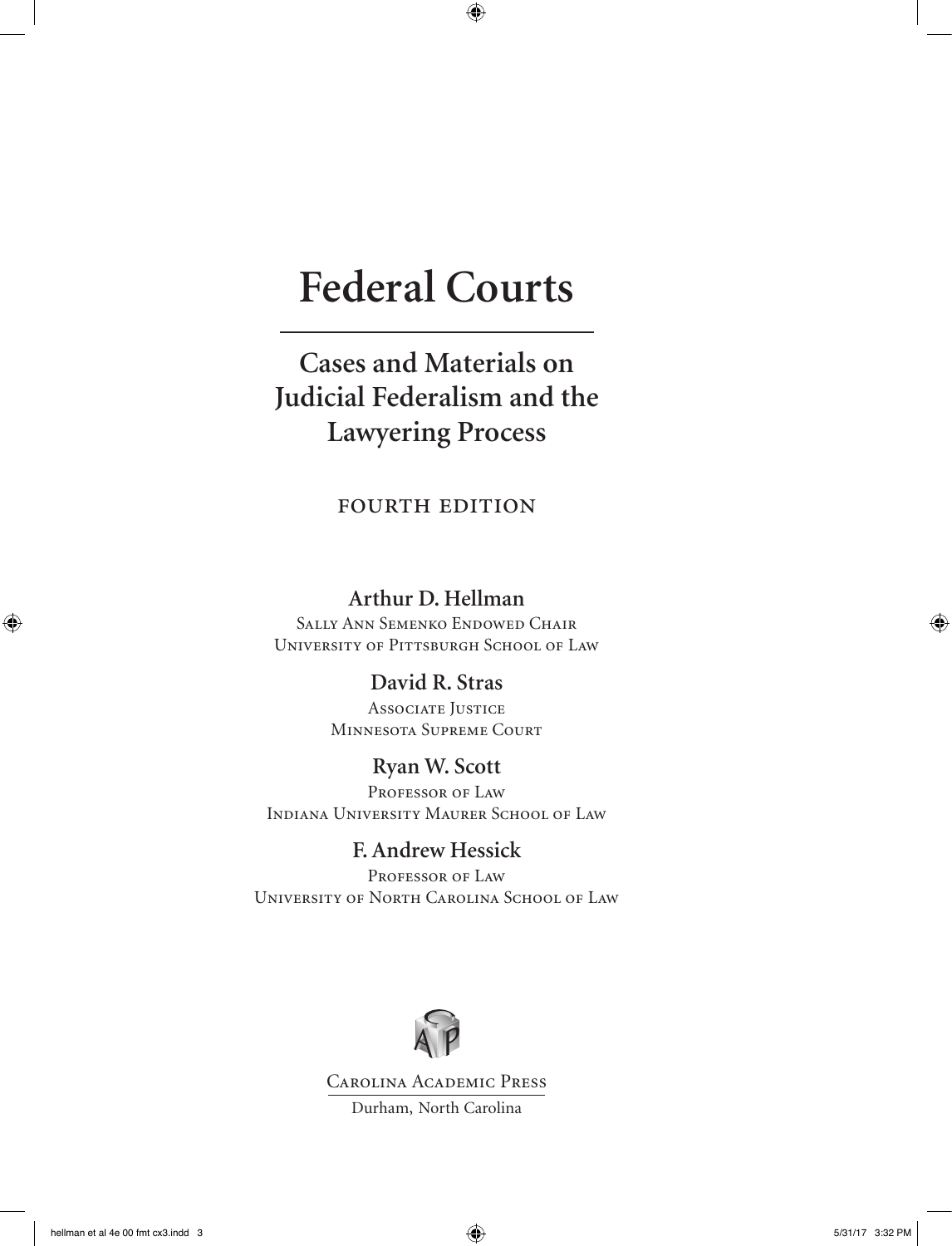Copyright © 2017 Carolina Academic Press, LLC All Rights Reserved

ISBN 978-1-53100-149-0 eISBN 978-1-53100-150-6 LCCN 2017942688

Carolina Academic Press, LLC 700 Kent Street Durham, North Carolina 27701 Telephone (919) 489-7486 Fax (919) 493-5668 www.cap-press.com

Printed in the United States of America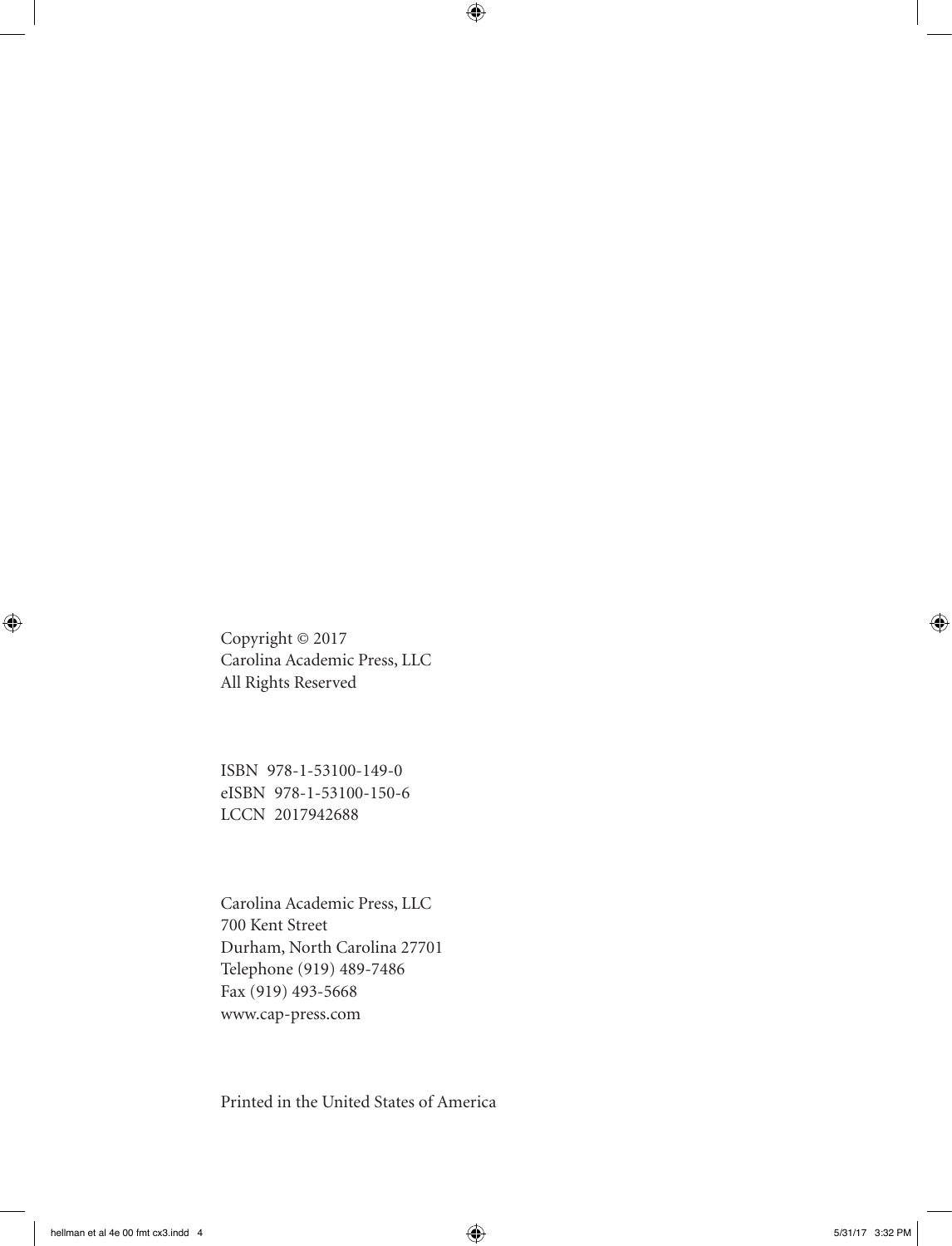*To Diana, Jeffrey, Matthew, and Melissa, ADH To Heather, Brandon, and Benjamin, DRS To Cameron, RWS To Carissa, Hattie, and Dorothy, FAH*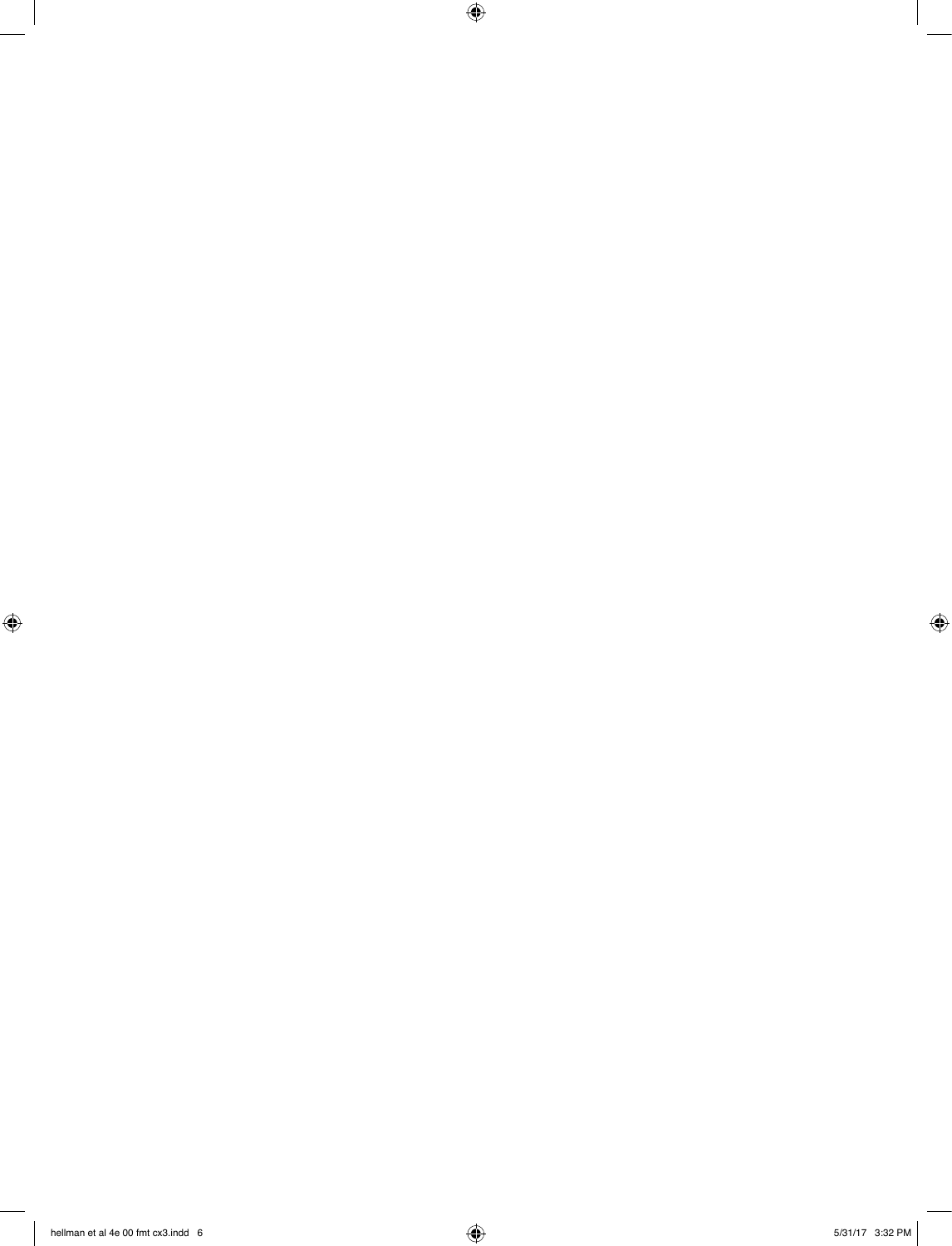## **Contents**

|           | Preface to the Fourth Edition                                  | xxi            |
|-----------|----------------------------------------------------------------|----------------|
|           | Preface to the First Edition                                   | <b>XXV</b>     |
|           | Part One                                                       |                |
|           | The Constitutional Framework and the Federal Courts            |                |
|           | Chapter $1 \cdot$ The Federal Judicial System                  | 3              |
| А.        | Development of the System                                      | $\mathfrak{Z}$ |
|           | The Constitution<br>$[1]$                                      | $\mathfrak{Z}$ |
|           | The Judiciary Act of 1789<br>$\lceil 2 \rceil$                 | $\overline{4}$ |
|           | Evolution of the Structure<br>$\left[3\right]$                 | 5              |
|           | [4]<br>Evolution of the Jurisdictional Arrangements            | 6              |
| <b>B.</b> | Selection of Judges                                            | 8              |
|           | Rachel Brand, A Practical Look at Federal Judicial Selection   | 9              |
|           | Statement of Thomas Z. Hayward, Jr., on Behalf of              |                |
|           | the American Bar Association                                   | 12             |
|           | Note: The Appointment of Federal Judges                        | 14             |
|           | Republican Party of Minnesota v. White                         | 15             |
|           | Note: Federal and State Judicial Selection                     | 20             |
| C.        | The "Province and Duty of the Judicial Department"             | 20             |
|           | Marbury v. Madison                                             | 20             |
|           | Note: Marbury and the Federal Courts                           | 28             |
|           | Chapter 2 · The Judicial Power Under Article III               | 31             |
| А.        | Party-Based Heads of Jurisdiction                              | 31             |
|           | Note: The "Tidewater Problem"                                  | 32             |
|           | Note: "Minimal" Diversity                                      | 33             |
| <b>B.</b> | Federal Question Jurisdiction: Foundation Cases                | 36             |
|           | Cohens v. Virginia                                             | 37             |
|           | Note: Cohens and Federal Question Jurisdiction                 | 39             |
|           | Osborn v. Bank of the United States                            | 40             |
|           | Note: Osborn, Planters Bank, and Federal Question Jurisdiction | 46             |
|           | Note: Removal Based on a Federal Question                      | 47             |
| C.        | The Boundaries of Federal Question Jurisdiction                | 50             |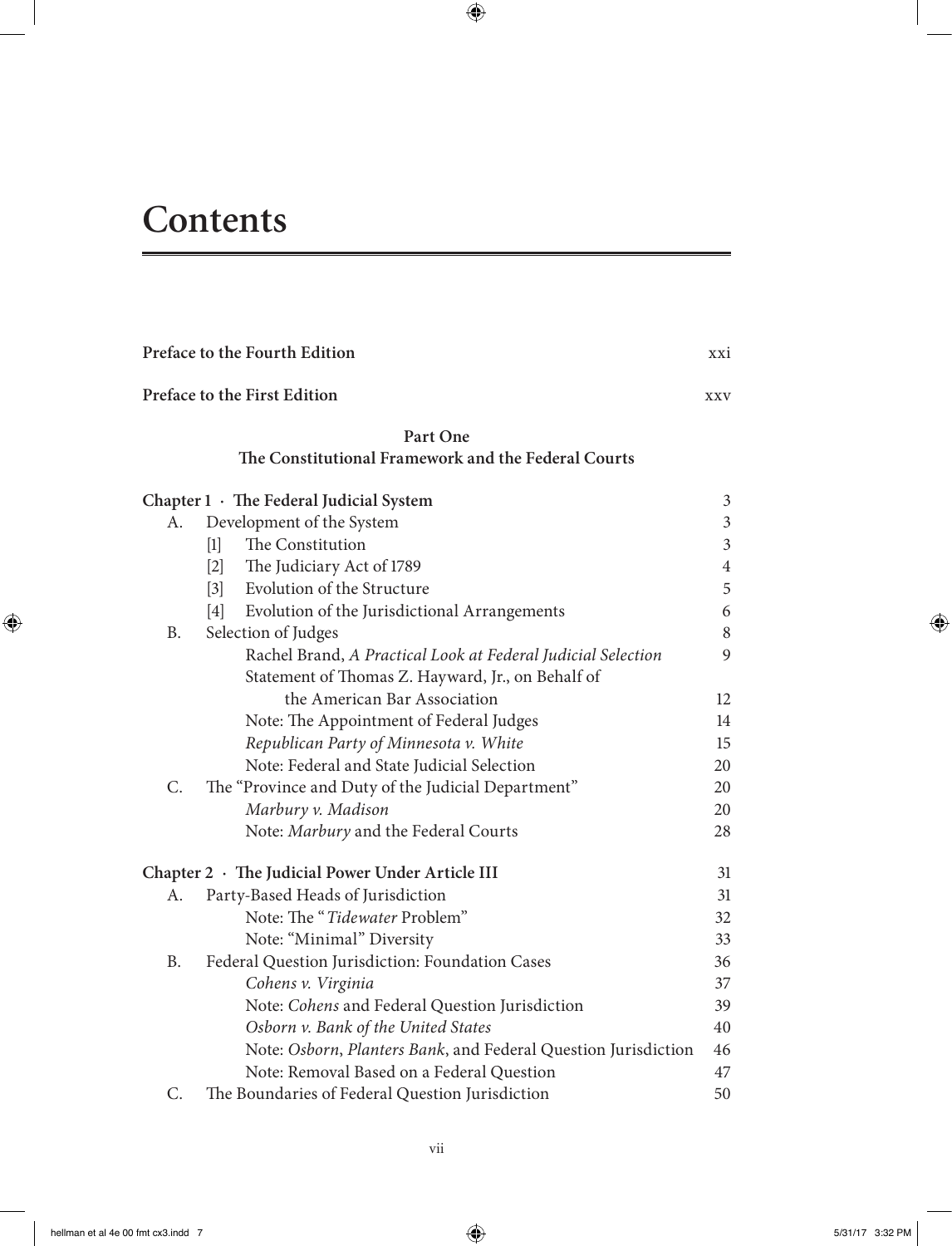|    | Verlinden B.V. v. Central Bank of Nigeria                                                         | 50  |
|----|---------------------------------------------------------------------------------------------------|-----|
|    | Note: The Implications of Verlinden                                                               | 54  |
|    | Note: Jurisdiction Based on Congressional Charters                                                | 55  |
|    | Mesa v. California                                                                                | 57  |
|    | Note: Suits Against Federal Officers                                                              | 61  |
|    | Problem: Suits Against Diplomats' Insurers                                                        | 61  |
|    | Problem: Nuclear "Incidents" and Liability Claims                                                 | 62  |
|    | Problem: Danger Invites Rescue - and Also Removal?                                                | 63  |
|    | Chapter $3$ $\cdot$ Justiciability and the Case or Controversy Requirement                        | 65  |
| А. | Standing                                                                                          | 66  |
|    | The Basic Doctrine<br>$[1]$                                                                       | 66  |
|    | Allen v. Wright                                                                                   | 66  |
|    | Note: Standing and Allen                                                                          | 80  |
|    | Note: Taxpayer Standing                                                                           | 82  |
|    | $[2]$<br><b>Standing Under Congressional Statutes</b>                                             | 85  |
|    | Lujan v. Defenders of Wildlife                                                                    | 86  |
|    | Note: Congress's Role in Standing                                                                 | 97  |
|    | Problems: Standing                                                                                | 101 |
|    | Prudential Standing<br>$[3]$                                                                      | 102 |
|    | Note: Prudential Limitations on Standing                                                          | 102 |
|    | Singleton v. Wulff                                                                                | 104 |
|    | Kowalski v. Tesmer                                                                                | 110 |
|    | Note: More on Third-Party Standing                                                                | 117 |
|    | Problem: A Lawsuit by a Non-Custodial Parent                                                      | 119 |
|    | Note: The "Zone of Interests" Test                                                                | 119 |
| В. | Ripeness                                                                                          | 121 |
|    | Doe v. Bush                                                                                       | 121 |
|    | Note: Ripeness                                                                                    | 126 |
|    | Poe v. Ullman                                                                                     | 126 |
|    | Problem: A Preenforcement Challenge to                                                            |     |
|    | Voter Registration Laws                                                                           | 135 |
| C. | Mootness                                                                                          | 136 |
|    | Friends of the Earth, Inc. v. Laidlaw Environmental Services<br>$(TOC)$ , Inc.                    | 137 |
|    | Note: Laidlaw and the Voluntary Cessation Exception                                               | 143 |
|    |                                                                                                   | 145 |
|    | Problem: Injunctive Relief Under the ADA<br>Note: The Exception for Cases "Capable of Repetition, |     |
|    | Yet Evading Review"                                                                               | 146 |
|    | Note: Mootness and the Class Action Exception                                                     | 148 |
|    |                                                                                                   | 150 |
|    | Note: The Collateral Consequences Exception<br>Problem: A Settlement — with a Contingent Payment  | 151 |
| D. | The Political Question Doctrine                                                                   | 151 |
|    | Nixon v. United States                                                                            | 152 |
|    |                                                                                                   |     |
|    | Note: The Political Question Doctrine                                                             | 163 |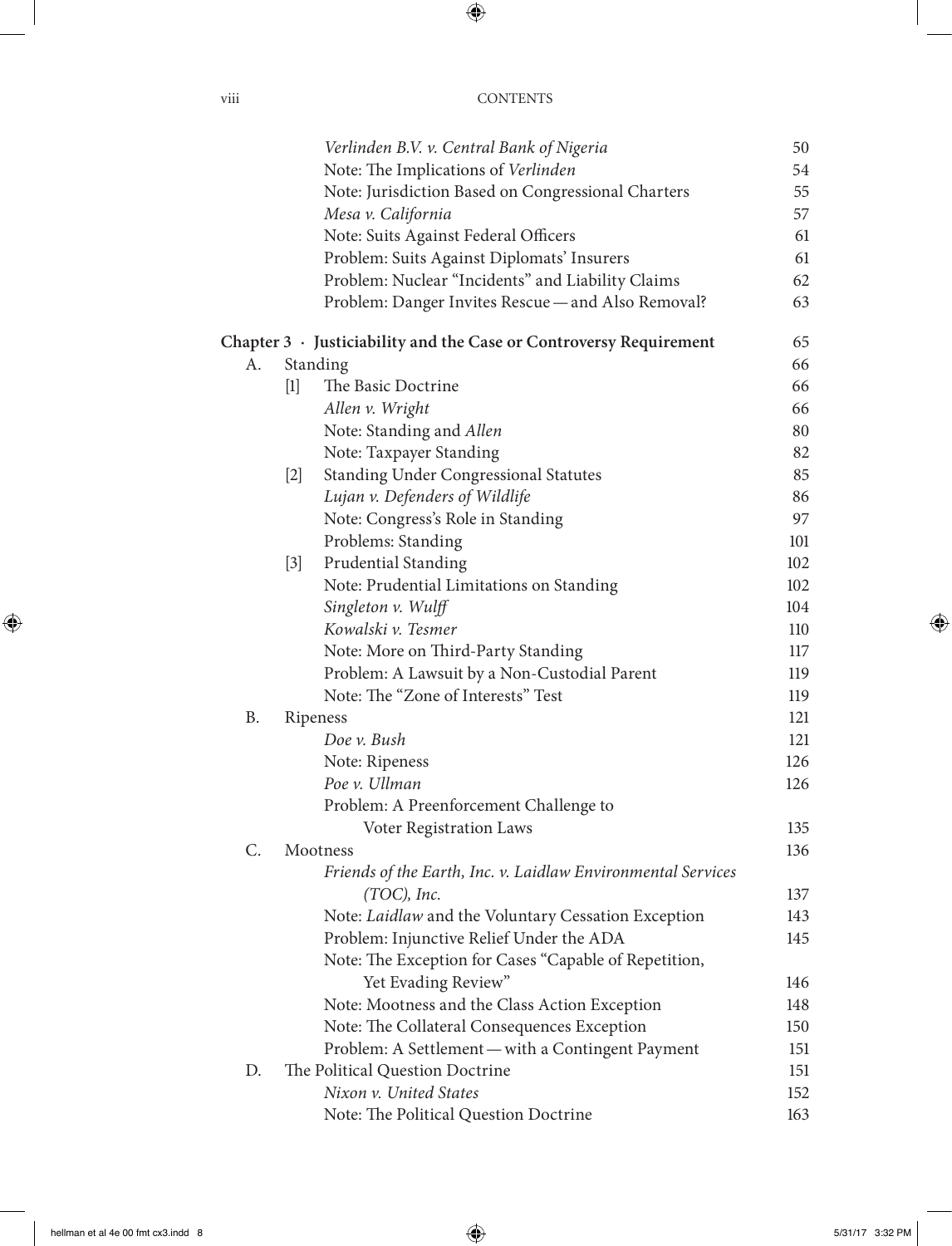| <b>CONTENTS</b> |  |
|-----------------|--|
|                 |  |

|    | Problem: A Suit Against a Terrorist Organization              | 167 |
|----|---------------------------------------------------------------|-----|
|    | Part Two                                                      |     |
|    | The Role of Federal Law in State-Court Litigation             |     |
|    | Chapter 4 · State Courts in a Federal System                  | 171 |
| А. | Supreme Court Review: Foundations                             | 171 |
|    | Martin v. Hunter's Lessee                                     | 172 |
|    | Note: Martin and the Constitutionality of Section 25          | 177 |
|    | Note: The Judiciary Act Amendments of 1867                    | 178 |
|    | Murdock v. City of Memphis                                    | 179 |
|    | Note: Murdock, The Act of 1867, and the Constitution          | 185 |
| B. | Removal of Cases from State to Federal Court                  | 186 |
|    | Note: Federal-Question and Diversity Jurisdiction             | 187 |
| C. | Federal Claims and State-Court Standing                       | 188 |
|    | Note: ASARCO and Constitutional Litigation                    | 188 |
|    | Chapter 5 · Supreme Court Review of State-Court Decisions     | 191 |
| А. | Evolution of the Statutory Jurisdiction                       | 191 |
|    | Note: Operation of the Certiorari Jurisdiction                | 192 |
|    | Note: Dismissals "For Want of a Substantial Federal Question" | 193 |
|    | Note: "The Highest Court of a State"                          | 194 |
|    | Problem: Discretionary Review in the State's Highest Court    | 194 |
| B. | The Relation Between State and Federal Law                    | 195 |
|    | $[1]$<br>The Basic Doctrine                                   | 195 |
|    | Fox Film Corp. v. Muller                                      | 195 |
|    | Note: The Adequate and Independent State Ground Doctrine      | 197 |
|    | Note: The Federal and Non-Federal Grounds in Fox Film         | 199 |
|    | $[2]$<br>Adequacy of State "Substantive" Grounds              | 199 |
|    | Indiana ex rel. Anderson v. Brand                             | 200 |
|    | Note: State and Federal Law in Anderson                       | 204 |
|    | Note: Antecedent and Remedial State-Law Grounds               | 204 |
|    | Problem: Property on a Tidal Canal                            | 207 |
|    | Problem: Anderson on Remand                                   | 208 |
|    | $[3]$<br>Adequacy of State Procedural Grounds                 | 209 |
|    | James v. Kentucky                                             | 210 |
|    | Note: James v. Kentucky and Its Antecedents                   | 213 |
|    | Note: Discretionary State Procedural Rules                    | 221 |
|    | Problem: A "Lynch Mob Atmosphere?"                            | 224 |
|    | Note: Laying the Groundwork for Supreme Court Review          | 225 |
|    | Problem: "Inadequate" Assistance of Counsel                   | 226 |
|    | $[4]$<br>Independence of State Grounds and the Rule           |     |
|    | of Michigan v. Long                                           | 227 |
|    | Michigan v. Long                                              | 228 |
|    | Note: "Over-Reading" by State Courts                          | 235 |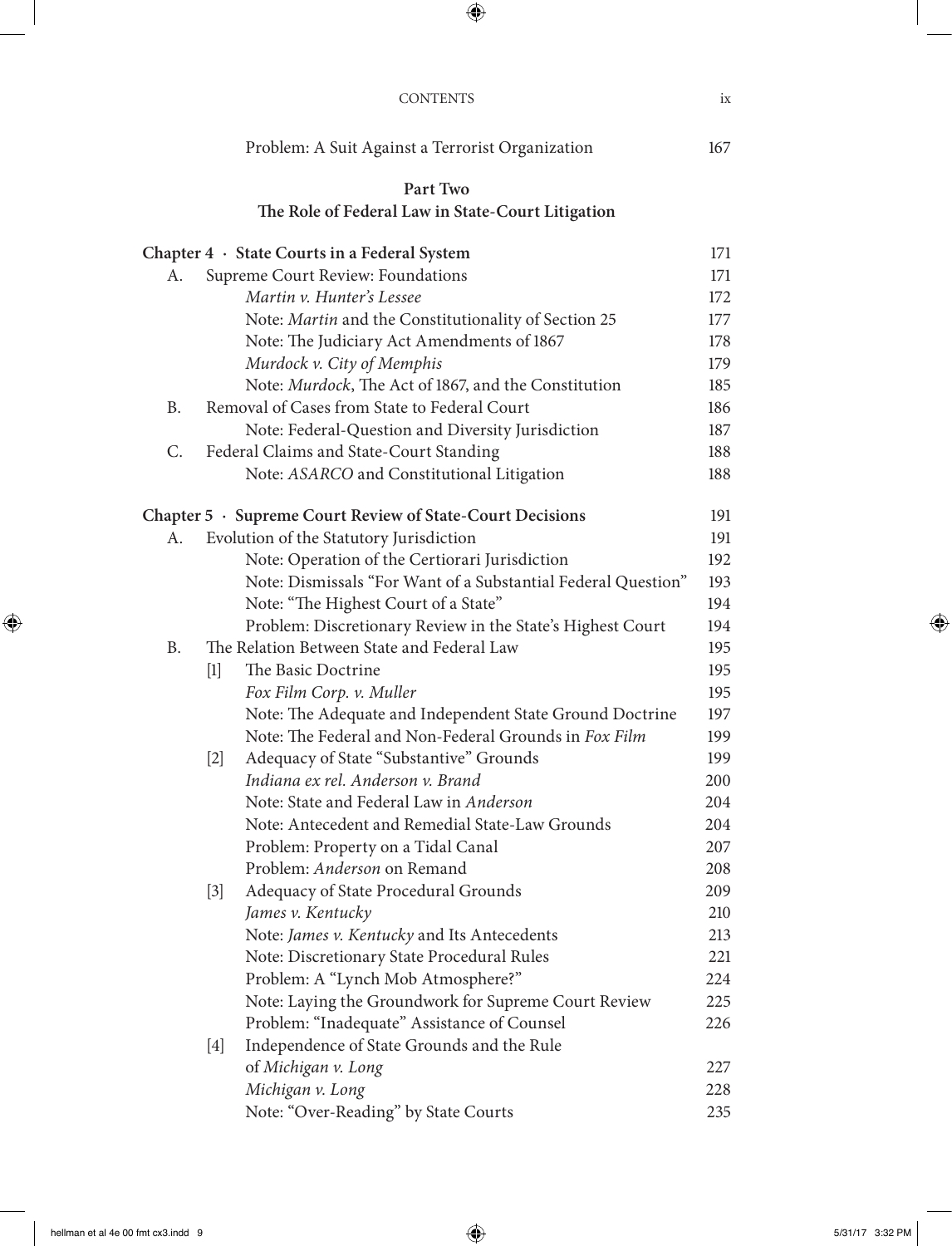|           | Note: The Long Presumption                                                      | 238 |
|-----------|---------------------------------------------------------------------------------|-----|
|           | Pennsylvania v. Labron                                                          | 240 |
|           | Note: Labron and Kilgore on Remand                                              | 243 |
|           | Problem: "Squarely Within State Law"?                                           | 244 |
| C.        | The Requirement of a "Final Judgment"                                           | 246 |
|           | Cox Broadcasting Corporation v. Cohn                                            | 247 |
|           | Note: Finality in Section 1257 and Section 1291                                 | 254 |
|           | Note: The First, Second, and Third Cox Categories                               | 254 |
|           | Problem: The Fruits of a Backpack Search                                        | 258 |
|           | Note: The Fourth Cox Category                                                   | 258 |
|           | Problem: Objection to Territorial Jurisdiction                                  | 262 |
|           | Chapter 6 · Litigating Federal Claims in State Courts                           | 263 |
| А.        | The Power of State Courts to Hear Federal Claims                                | 263 |
|           | Tafflin v. Levitt                                                               | 263 |
|           | Note: Rebutting the Presumption of Concurrent Jurisdiction                      | 269 |
|           | Note: Exclusive Jurisdiction and Intellectual Property Rights                   | 270 |
|           | Note: Reverse Exclusivity?                                                      | 271 |
|           | Note: Suits Against Federal Officers                                            | 272 |
| <b>B.</b> | The Duty of State Courts to Hear Federal Claims                                 | 273 |
|           | Haywood v. Drown                                                                | 273 |
|           | Note: The Obligation to Hear Federal Claims                                     | 281 |
|           | Note: Haywood and Its Implications                                              | 285 |
|           | Problem: A Title VII Claim in State Court                                       | 286 |
| C.        | State Law and the Enforcement of Federal Rights                                 | 287 |
|           | Johnson v. Fankell                                                              | 287 |
|           | Note: Preemption of State Law and the FELA Cases                                | 291 |
|           | Note: Preemption of State Law and Section 1983                                  | 294 |
|           | Note: "Substance" Versus "Procedure"?                                           | 297 |
|           | Problem: A Prisoner's Medical Claim                                             | 298 |
|           | Problem: Forum Selection Strategy                                               | 299 |
|           | Part Three                                                                      |     |
|           | The Power of the Federal Courts to Formulate Rules of Decision                  |     |
|           | Chapter $7 \cdot$ The <i>Erie</i> Doctrine and the Obligation of Federal Courts |     |
|           | to Follow State Law                                                             | 303 |
| A.        | Foundations of the Doctrine                                                     | 303 |
|           | Swift v. Tyson                                                                  | 303 |
|           | Note: Section 34 and Swift v. Tyson                                             | 306 |
|           | Erie R. Co. v. Tompkins                                                         | 307 |
|           | Note: The Decision in Erie                                                      | 314 |
|           | Note: The Opinion in Erie                                                       | 314 |
| В.        | Identifying and Ascertaining the Applicable State Law                           | 316 |
|           | Klaxon Co. v. Stentor Electric Mfg. Co.                                         | 317 |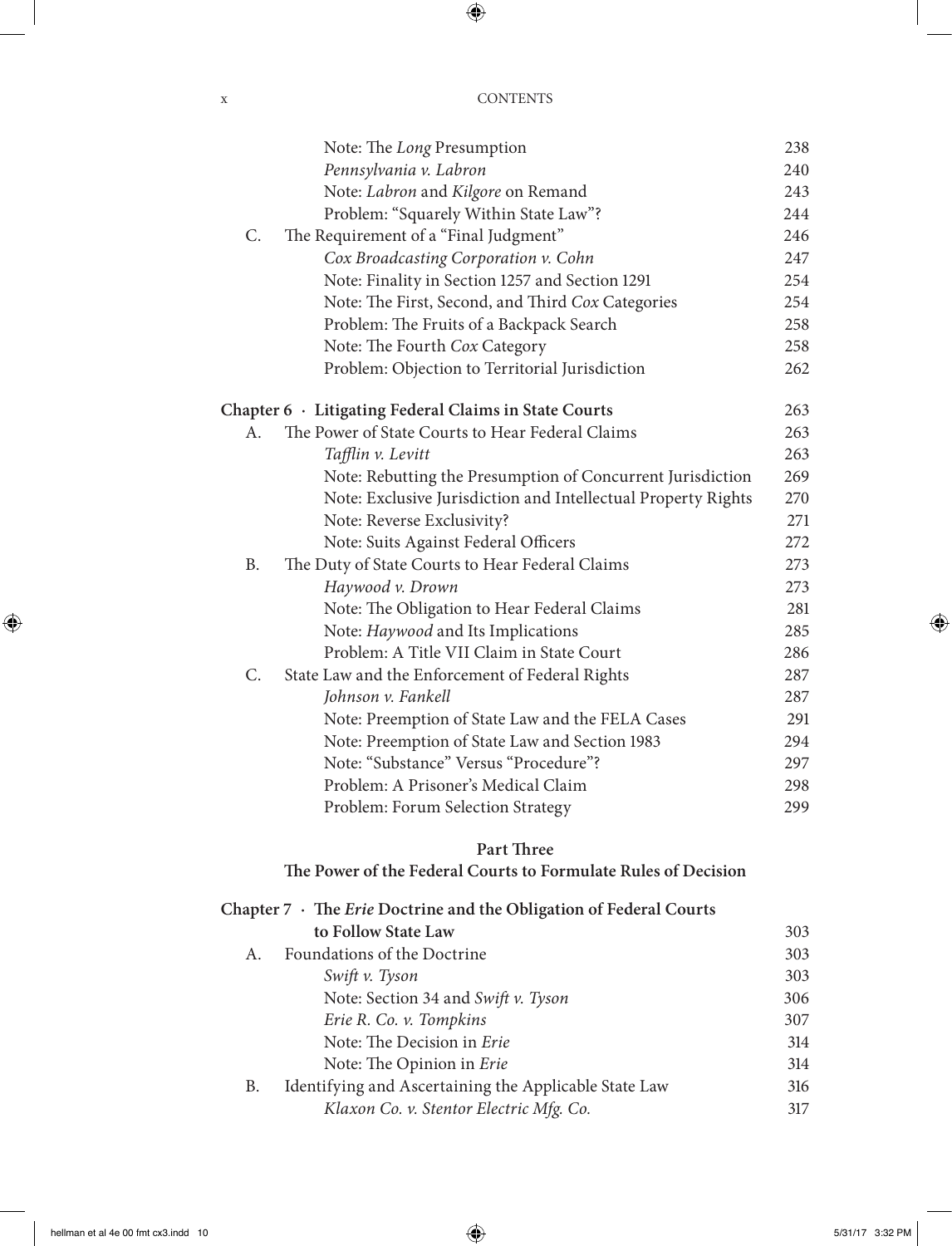|           | Note: The Klaxon Rule                                       | 318 |
|-----------|-------------------------------------------------------------|-----|
|           | Note: Ascertaining State Law                                | 319 |
|           | Problem: An "Open and Obvious" Hazard                       | 321 |
|           | Note: Certification of State-Law Issues                     | 322 |
| C.        | State Law and Federal-Court Procedure                       | 323 |
|           | "Substance" and "Procedure": Foundations<br>$[1]$           | 323 |
|           | Note: The Rules Enabling Act                                | 323 |
|           | Note: Guaranty Trust and the "Outcome Determinative" Test   | 326 |
|           | Note: "Only Another Court of the State"                     | 328 |
|           | Note: Byrd v. Blue Ridge                                    | 330 |
|           | The Hanna Bifurcation<br>$\lceil 2 \rceil$                  | 333 |
|           | Hanna v. Plumer                                             | 333 |
|           | Note: The Opinion in Hanna                                  | 338 |
|           | Walker v. Armco Steel Corporation                           | 340 |
|           | Note: Walker and West                                       | 343 |
|           | Note: Rulemaking Under the Enabling Act                     | 345 |
|           | Note: Enabling Act Rules and Federalism Concerns            | 346 |
|           | Problem: Evidence Rule 402 and State Law                    | 348 |
|           | $[3]$<br>Renewed Controversy: Shady Grove                   | 349 |
|           | Shady Grove Orthopedic Associates v. Allstate Insurance Co. | 349 |
|           | Note: The Implications of Shady Grove                       | 365 |
|           | Problem: State Antitrust Actions in Federal Court           | 367 |
|           | Problem: Summary Judgment and the Standard of Care          | 368 |
|           | "Unguided Erie" Choices<br>$[4]$                            | 368 |
|           | Chambers v. NASCO, Inc.                                     | 368 |
|           | Note: Chambers and Unguided Erie Choices                    | 371 |
|           | Note: Gasperini, Semtek, and the "Unguided Erie Choice"     | 373 |
|           | Problems: Asbestos Litigation Reform Measures               | 376 |
|           | Chapter 8 · Federal Common Law                              | 379 |
| А.        | Rights and Duties of the United States                      | 379 |
|           | Clearfield Trust Co. v. United States                       | 379 |
|           | Note: The Law Governing the Rights and Obligations          |     |
|           | of the United States                                        | 381 |
|           | United States v. Kimbell Foods, Inc.                        | 384 |
|           | Note: Uniformity or Borrowing?                              | 389 |
|           | Problem: Ejecting the Post Office                           | 391 |
|           | Note: The Standard Oil Case                                 | 392 |
| <b>B.</b> | <b>Implied Remedies for Statutory Violations</b>            | 394 |
|           | Note: The Rigsby Era                                        | 395 |
|           | J. I. Case Co. v. Borak                                     | 397 |
|           | Note: "To Make Effective the Congressional Purpose"         | 399 |
|           | Note: Cort v. Ash and the Four-Factor Test                  | 400 |
|           | Note: From Cannon to Sandoval                               | 403 |
|           | Alexander v. Sandoval                                       | 406 |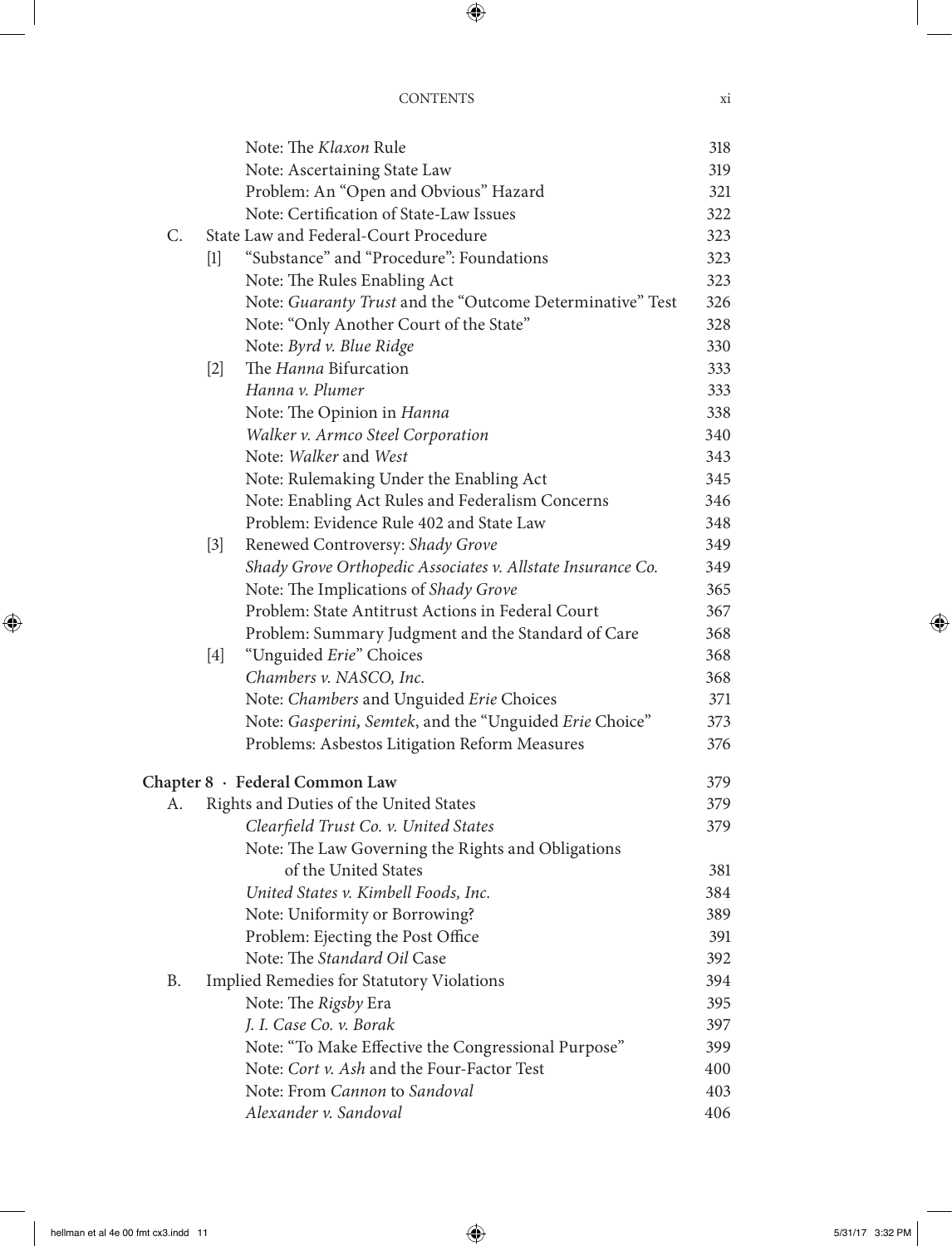|    | Note: The Implications of Sandoval                        | 415 |
|----|-----------------------------------------------------------|-----|
|    | Note: Sandoval and Section 1983                           | 415 |
|    | Problem: Unordered Merchandise                            | 416 |
|    | Note: Interstitial Issues                                 | 417 |
|    | Note: Remedies and Standards of Liability                 | 421 |
| C. | Other Matters of National Concern                         | 424 |
|    | Kohr v. Allegheny Airlines                                | 424 |
|    | Note: The "Predominant" Federal Interest in "Aviation"    | 428 |
|    | Miree v. DeKalb County                                    | 428 |
|    | Note: The "Radiations" of Federal Government Transactions | 433 |
|    | Boyle v. United Technologies Corporation                  | 434 |
|    | Note: The Implications of Boyle                           | 446 |
|    | Problems: Suits Against Government Contractors            | 447 |
|    | Atherton v. FDIC                                          | 448 |
|    | Note: Federal Common Law after Atherton                   | 452 |
| D. | Implied Remedies for Violation of Constitutional Rights   | 452 |
|    | Bivens v. Six Unknown Named Agents of                     |     |
|    | Federal Bureau of Narcotics                               | 453 |
|    | Note: The Bivens Cause of Action                          | 458 |
|    | Minneci v. Pollard                                        | 459 |
|    | Note: <i>Minneci</i> and the Future of <i>Bivens</i>      | 465 |
|    | Problem: Bivens and Religious Discrimination              | 468 |
|    |                                                           |     |

#### **Part Four The Jurisdiction of the Federal District Courts**

|    | Chapter $9 \cdot$ Challenges to Jurisdiction                 | 473 |
|----|--------------------------------------------------------------|-----|
| А. | The "Mansfield Rule"                                         | 473 |
|    | Mansfield, Coldwater & Lake Michigan Ry. Co. v. Swan         | 473 |
|    | Note: The "Mansfield Rule"                                   | 476 |
|    | Note: Appellate Scrutiny and Collateral Attack               | 477 |
|    | Problem: What's Wrong with this Picture?                     | 478 |
|    | Problem: Deliberate Concealment of Jurisdictional Facts      | 478 |
| B. | Jurisdiction and Merits                                      | 479 |
|    | Note: Threshold Requirements and Subject-Matter Jurisdiction | 479 |
|    | Problem: "But He Wasn't a Participant!"                      | 482 |
|    | Note: The Frivolous Federal Claim                            | 483 |
| C. | Choosing Among Threshold Grounds                             | 484 |
|    | Note: "Hypothetical Jurisdiction" and the Steel Co. Case     | 484 |
|    | Note: Personal and Subject-Matter Jurisdiction               | 486 |
|    | Note: Other Threshold Issues                                 | 487 |
|    | Problem: The "Enrolled Bill Rule"                            | 489 |
|    | Problem: A Doomed Claim and the Steel Co. Rule               | 490 |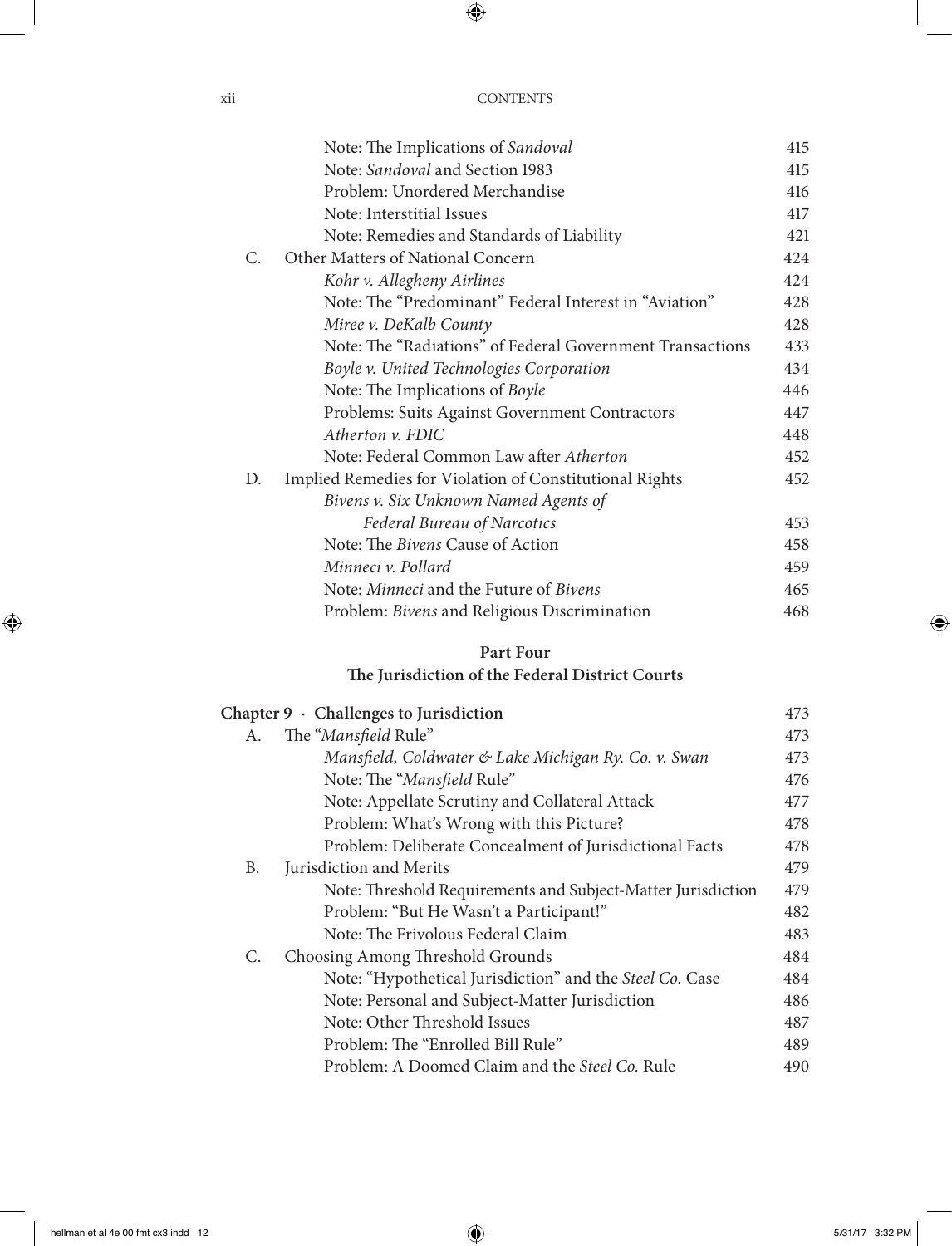#### CONTENTS xiii

|           | Chapter 10 · The "Federal Question" Jurisdiction              | 491 |
|-----------|---------------------------------------------------------------|-----|
| А.        | The "Well Pleaded Complaint" Rule                             | 491 |
|           | Louisville & Nashville Railroad Co. v. Mottley                | 491 |
|           | Notes and Questions: The Aftermath of Mottley                 | 493 |
|           | Note: Gully and the "Merely Possible" Federal Question        | 493 |
|           | Problem: A Medical-Device Products Liability Suit             | 495 |
| <b>B.</b> | The State-Created Cause of Action with a Federal "Ingredient" | 495 |
|           | American Well Works Co. v. Layne & Bowler Co.                 | 495 |
|           | Note: American Well Works and the "Holmes Test"               | 497 |
|           | Smith v. Kansas City Title & Trust Co.                        | 497 |
|           | Note: Smith and Moore                                         | 499 |
|           | Note: Franchise Tax Board and Merrell Dow                     | 500 |
|           | Grable & Sons Metal Products, Inc. v. Darue                   |     |
|           | Engineering & Manufacturing                                   | 502 |
|           | Note: Smith and Grable                                        | 509 |
|           | Gunn v. Minton                                                | 510 |
|           | Note: Clarifying Grable - and Narrowing It?                   | 516 |
|           | Problem: A Wrongful Discharge Claim                           | 517 |
|           | Problem: Another Smith Case                                   | 518 |
|           | Problem: Fiduciary Duty and Antitrust Law                     | 519 |
|           | Note: <i>Christianson</i> and Claims versus Theories          | 519 |
| C.        | Preemption, Removal, and "Artful Pleading"                    | 522 |
|           | Beneficial National Bank v. Anderson                          | 522 |
|           | Problem: Property Damages in an Interstate Move               | 528 |
|           | Felix v. Lucent Technologies, Inc.                            | 529 |
|           | Note: ERISA and Federal-Question Removal                      | 536 |
|           | Note: A Wrong Without a Remedy?                               | 539 |
|           | Problem: An On-the-Job Injury                                 | 540 |
|           | Problem: ERISA and Medical Negligence                         | 541 |
|           | Rivet v. Regions Bank of Louisiana                            | 542 |
|           | Note: Rivet and "Artful Pleading"                             | 544 |
|           | Problem: Discharge of a Salesman                              | 546 |
| D.        | Jurisdiction over Declaratory Judgment Actions                | 546 |
|           | Note: The Skelly Oil Case                                     | 547 |
|           | Franchise Tax Board of California v. Construction Laborers    |     |
|           | Vacation Trust for Southern California                        | 549 |
|           | Note: Declaratory Judgments, Franchise Tax Board,             |     |
|           | and the Shaw Footnote                                         | 556 |
|           | Problem: Adopting a Highway                                   | 558 |
|           | Problem: A Medical Provider's Lien                            | 558 |
| Ε.        | Supplemental Jurisdiction                                     | 559 |
|           | United Mine Workers of America v. Gibbs                       | 560 |
|           | City of Chicago v. International College of Surgeons          | 563 |
|           | Lyon v. Whisman                                               | 568 |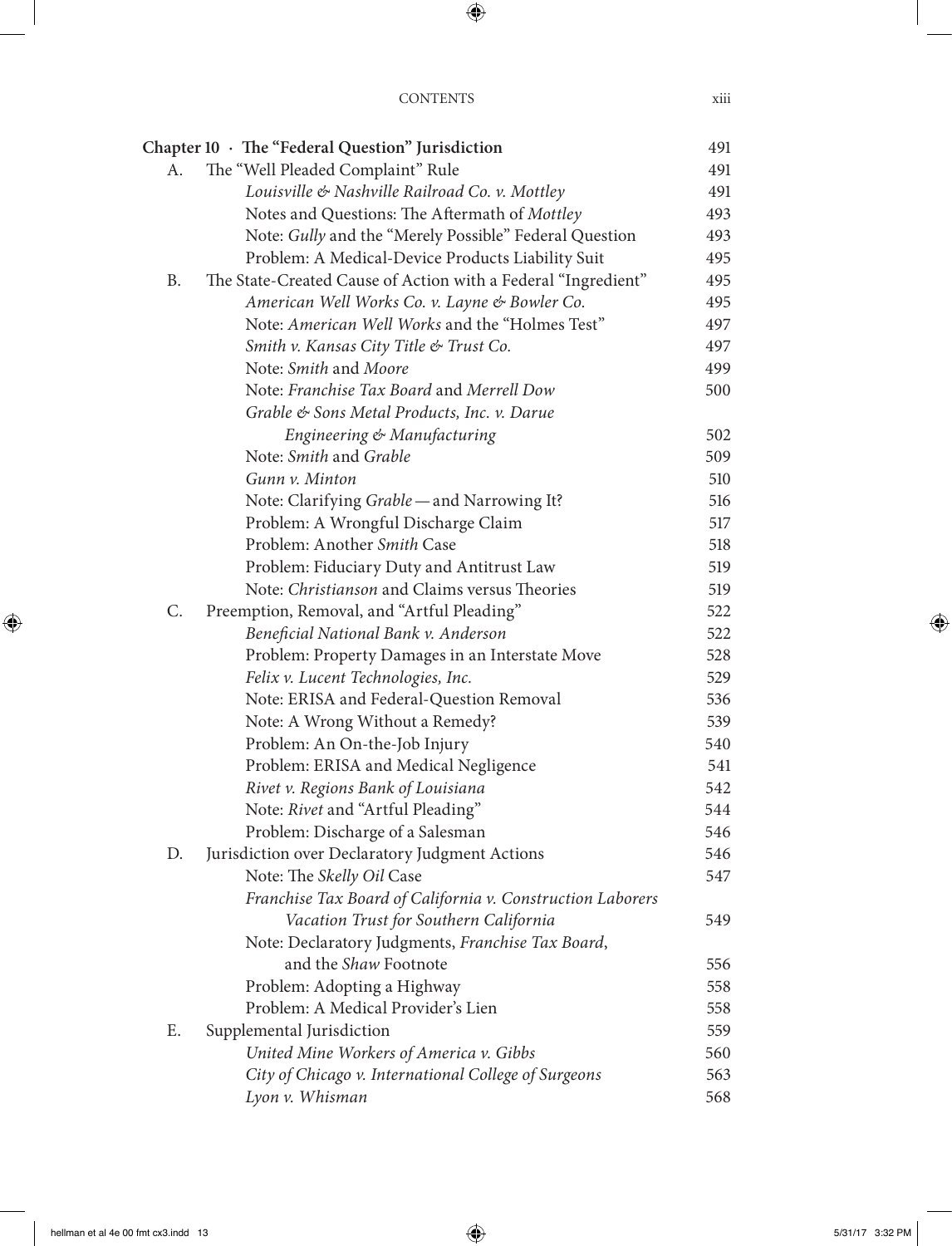| X1V | <b>CONTENTS</b> |
|-----|-----------------|
|     |                 |

|           | Note: The Supplemental Jurisdiction Statute                      | 573 |
|-----------|------------------------------------------------------------------|-----|
|           | Problem: A Disappointed Ex-Employee                              | 574 |
|           | Note: Tolling and Supplemental Claims                            | 575 |
|           | Chapter 11 · Diversity Jurisdiction                              | 577 |
| А.        | Corporations and Other Entities as Parties                       | 578 |
|           | Carden v. Arkoma Associates                                      | 578 |
|           | Note: Artificial Entities as Parties                             | 586 |
|           | Note: Carden Reaffirmed                                          | 588 |
|           | Problem: A Suit Against a "Professional Corporation"             | 589 |
|           | Hertz Corp. v. Friend                                            | 589 |
|           | Note: Determining a Corporation's "Principal Place               |     |
|           | of Business"                                                     | 596 |
| <b>B.</b> | The Amount in Controversy Requirement                            | 598 |
|           | Ericsson GE Mobile Communications, Inc. v. Motorola              |     |
|           | Communications & Electronics, Inc.                               | 598 |
|           | Note: Whose Viewpoint?                                           | 602 |
|           | Note: The "Non-Aggregation Rule"                                 | 604 |
|           | Problem: A Pipeline across Blackacre                             | 607 |
|           | Note: Indexing the Amount in Controversy                         | 608 |
|           | Note: Supplemental Jurisdiction in Diversity Cases               | 608 |
|           | Chapter $12 \cdot$ Special Problems of Removal Jurisdiction      | 611 |
| А.        | Introduction                                                     | 611 |
|           | Note: The Statutory Framework                                    | 612 |
|           | Note: A Presumption Against Removability?                        | 613 |
| <b>B.</b> | Federal-Question Removal and State-Law Claims                    | 614 |
|           | Supplemental Jurisdiction<br>$[1]$                               | 615 |
|           | City of Chicago v. International College of Surgeons             | 615 |
|           | Note: Authority to Remand State-Law Claims                       | 615 |
|           | Payne v. Parkchester North Condominiums                          | 617 |
|           | Note: Removal and "Manipulative Tactics"                         | 620 |
|           | Problem: Discord in the Police Department                        | 621 |
|           | Unrelated State-Law Claims and Federal-Question Removal<br>$[2]$ | 622 |
|           | Note: Goodbye to the "Separate and Independent Claim"            |     |
|           | Provision                                                        | 622 |
|           | Problems: Applying Rewritten §1441(c)                            | 624 |
| C.        | Diversity Jurisdiction, Removal, and Litigation Strategy         | 626 |
|           | The Amount-in-Controversy Requirement<br>$[1]$                   | 626 |
|           | Note: Removal and the Amount in Controversy                      | 626 |
|           | Note: Litigating the "Preponderance" Standard                    | 628 |
|           | Problem: "Disabling" Injuries from a Television Set              | 631 |
|           | Rogers v. Wal-Mart Stores, Inc.                                  | 634 |
|           | Note: Stipulations and the Amount in Controversy                 | 637 |
|           | Note: Authorizing Recovery-Limiting "Declarations"               | 640 |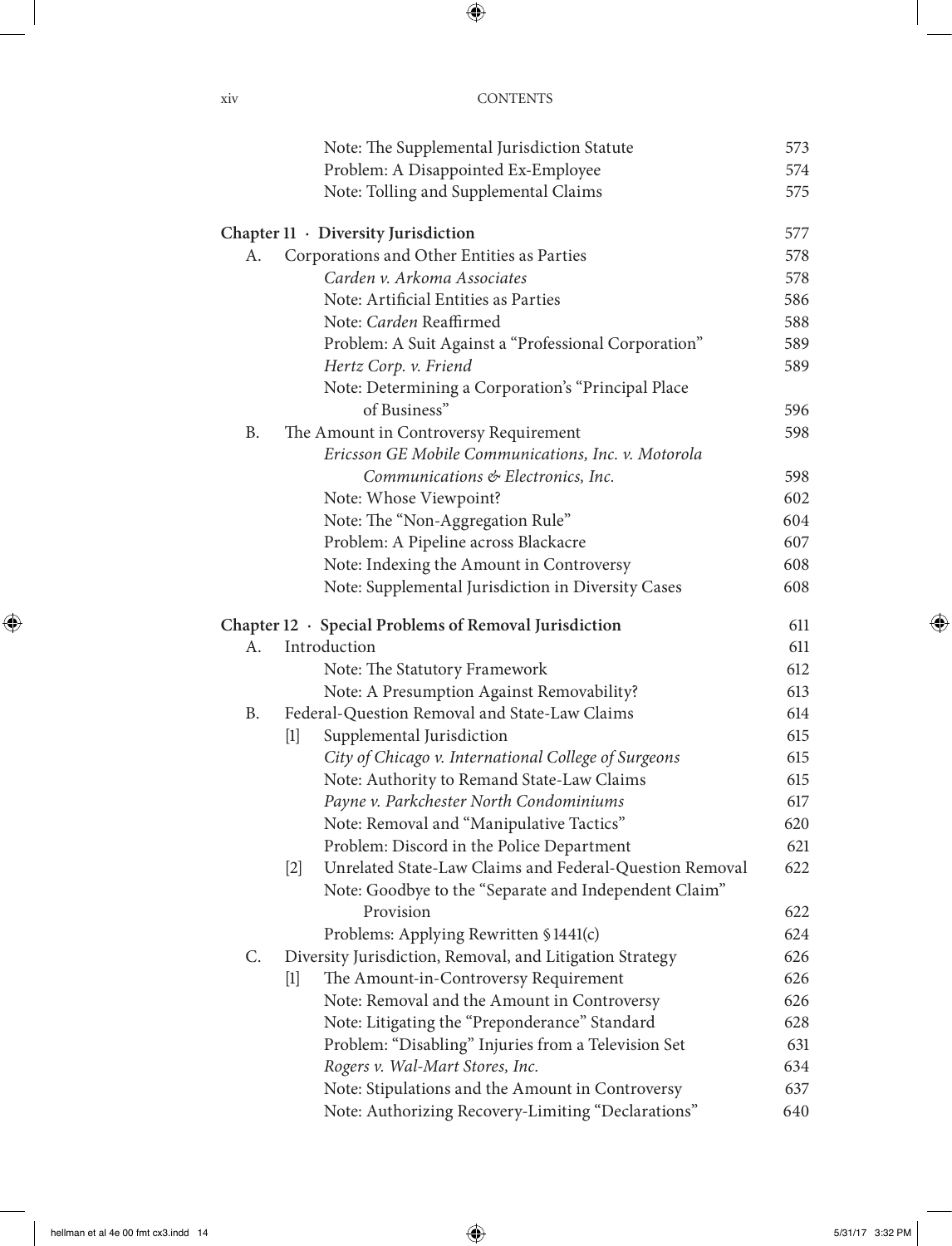|                          | $[2]$            | The Complete-Diversity Requirement                                                                    | 642        |
|--------------------------|------------------|-------------------------------------------------------------------------------------------------------|------------|
|                          |                  | Filla v. Norfolk Southern Railway Company                                                             | 642        |
|                          |                  | Note: "Fraudulent Joinder"                                                                            | 645        |
|                          |                  | Note: The "Fraudulent Joinder Prevention Act"<br>Problem: An End Run Around the Forum Defendant Rule? | 647        |
|                          |                  |                                                                                                       | 649        |
|                          | $\left[3\right]$ | The One-Year Limitation and the New "Bad Faith" Exception                                             | 650        |
|                          |                  | Note: Modifying the One-Year Rule<br>Shorraw v. Bell                                                  | 650        |
|                          |                  |                                                                                                       | 652<br>656 |
|                          |                  | Note: Applying the "Bad Faith" Exception                                                              |            |
|                          |                  | Problems: Is This "Bad Faith" Under §1446(c)(1)?                                                      | 657        |
|                          | [4]              | Joinder of Parties After Removal                                                                      | 658        |
|                          |                  | Note: Applying 28 U.S.C. § 1447(c)                                                                    | 658        |
|                          |                  | Problem: Joining the Insurance Agent                                                                  | 660        |
| D.                       |                  | Some Procedural Aspects of Removal                                                                    | 661        |
|                          | $[1]$            | The Timing of Removal<br>Note: The Deadline for Removal                                               | 661<br>662 |
|                          |                  |                                                                                                       | 663        |
|                          |                  | Rossetto v. Oaktree Capital Management, LLC                                                           | 668        |
|                          |                  | Note: Untimely or Premature?                                                                          |            |
|                          |                  | Note: Removal in Multiple-Defendant Cases<br>Motions to Remand                                        | 669        |
|                          | $\left[2\right]$ |                                                                                                       | 670        |
|                          |                  | Note: The Timing of Motions to Remand                                                                 | 671        |
|                          | $[3]$            | Appellate Review of Remand Orders<br>Note: Thermtron and Its Discontents                              | 672        |
|                          |                  |                                                                                                       | 672        |
|                          |                  | Note: Merits-Related Jurisdictional Rulings                                                           | 675        |
|                          |                  | <b>Part Five</b>                                                                                      |            |
|                          |                  | <b>Challenging State Official Action</b>                                                              |            |
|                          |                  | Chapter 13 · State Sovereign Immunity                                                                 | 679        |
| <b>Introductory Note</b> |                  | 679                                                                                                   |            |
| А.                       |                  | Origins and Early Interpretation of the Eleventh Amendment                                            | 679        |
|                          |                  | Note: Chisholm and Its Aftermath                                                                      | 680        |
|                          |                  | Hans v. Louisiana                                                                                     | 682        |
|                          |                  | Note: Hans v. Louisiana                                                                               | 686        |
| <b>B.</b>                |                  | Enforcing the Constitution Through Suits Against State Officers                                       | 687        |

|    |       | Origino and Darry Thier pretation of the Dieventh Thilehement   |     |
|----|-------|-----------------------------------------------------------------|-----|
|    |       | Note: <i>Chisholm</i> and Its Aftermath                         | 680 |
|    |       | Hans v. Louisiana                                               | 682 |
|    |       | Note: Hans v. Louisiana                                         | 686 |
| В. |       | Enforcing the Constitution Through Suits Against State Officers | 687 |
|    | $[1]$ | Suits for Injunctions                                           | 687 |
|    |       | Ex parte Young                                                  | 687 |
|    |       | Note: The Significance of Ex parte Young                        | 694 |
|    | $[2]$ | Suits for Damages                                               | 697 |
|    |       | Edelman v. Jordan                                               | 697 |
|    |       | Note: Ex parte Young and Edelman                                | 705 |
|    |       | Problems: The Eleventh Amendment and Permissible Remedies       | 707 |
|    |       | Congressional Power and State Sovereign Immunity                | 708 |
|    |       | Seminole Tribe of Florida v. Florida                            | 708 |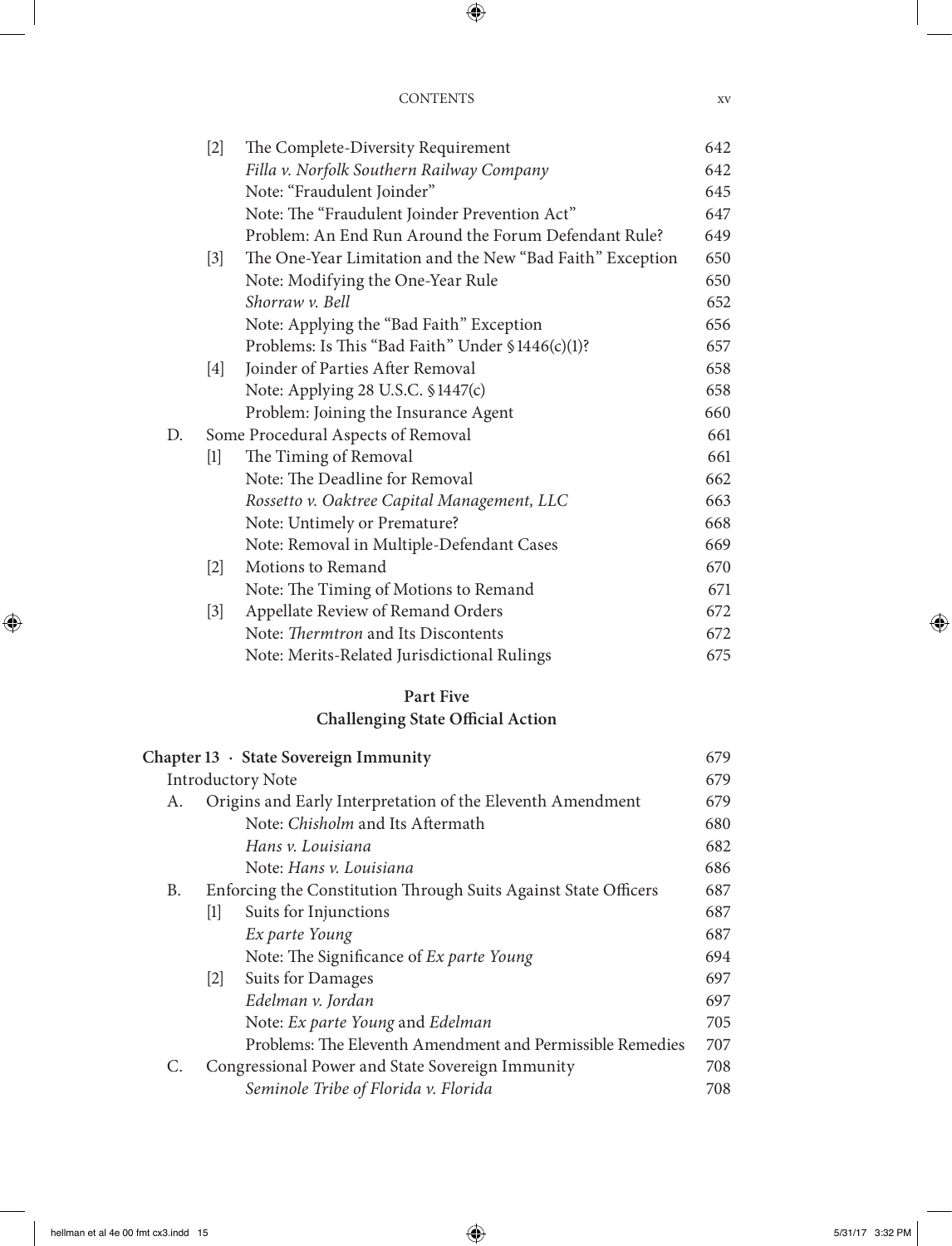|    | Note: The Source of State Sovereign Immunity                                            |     |
|----|-----------------------------------------------------------------------------------------|-----|
|    | After Seminole Tribe                                                                    | 726 |
|    | Note: Congressional Abrogation of State Sovereign Immunity                              |     |
|    | After Seminole Tribe and Alden                                                          | 732 |
| D. | Consent and Waiver by the State                                                         | 738 |
|    | Note: State Consent and State Waiver of Immunity                                        | 738 |
| Ε. | The Future of the Immunity                                                              | 741 |
|    | Injunctive Relief: The Scope of the Ex parte Young Exception<br>$[1]$                   | 741 |
|    | Virginia Office for Protection and Advocacy v. Stewart                                  | 742 |
|    | Note: VOPA v. Stewart and the Future of Ex parte Young                                  | 752 |
|    | Damages Actions and Congress's Spending Power<br>$[2]$                                  | 752 |
|    | $[3]$<br>Recap: Exceptions to State Sovereign Immunity                                  | 755 |
| F. | Sovereign Immunity in Litigation                                                        | 756 |
|    | $[1]$<br>Sovereign Immunity and Jurisdictional Doctrines                                | 756 |
|    | $[2]$<br>Sovereign Immunity and Removal                                                 | 757 |
|    |                                                                                         |     |
|    | Chapter 14 · The Section 1983 Cause of Action<br>Conduct "Under Color of" State Law     | 759 |
| А. |                                                                                         | 760 |
|    | Monroe v. Pape                                                                          | 760 |
|    | Note: The Impact of Monroe v. Pape<br>Section 1983 and Constitutional Claims            | 768 |
| B. |                                                                                         | 771 |
|    | State Tort Law, State of Mind, and Section 1983<br>$[1]$<br>Exhaustion and Section 1983 | 771 |
|    | $\lceil 2 \rceil$                                                                       | 775 |
| C. | Section 1983 and Statutory Claims<br>Maine v. Thiboutot                                 | 777 |
|    | Note: The Aftermath of Thiboutot                                                        | 777 |
|    |                                                                                         | 782 |
|    | Gonzaga University v. Doe                                                               | 783 |
|    | Note: "Unambiguously Conferred Rights"                                                  | 791 |
|    | Problem: A "Right" to Transport Firearms?                                               | 794 |
|    | Note: The "Sea Clammers" Doctrine                                                       | 795 |
| D. | Governmental Liability                                                                  | 800 |
|    | Monell v. Department of Social Services of                                              | 800 |
|    | the City of New York<br>Note: The Aftermath of Monell                                   | 806 |
|    |                                                                                         |     |
|    | Note: Identifying a Municipal "Policy"                                                  | 809 |
|    | Note: Canton and Failure to Train                                                       | 813 |
|    | Note: Iqbal and "Supervisory Liability"                                                 | 816 |
|    | Problem: Conditions of Confinement                                                      | 819 |
|    | Problem: A Nurse with a Deadly Touch                                                    | 820 |
| Ε. | Official Immunities                                                                     | 821 |
|    | $[1]$<br>Absolute Immunity                                                              | 822 |
|    | $[2]$<br>Qualified Immunity                                                             | 823 |
|    | Harlow v. Fitzgerald                                                                    | 824 |
|    | Note: Qualified Immunity after Harlow                                                   | 828 |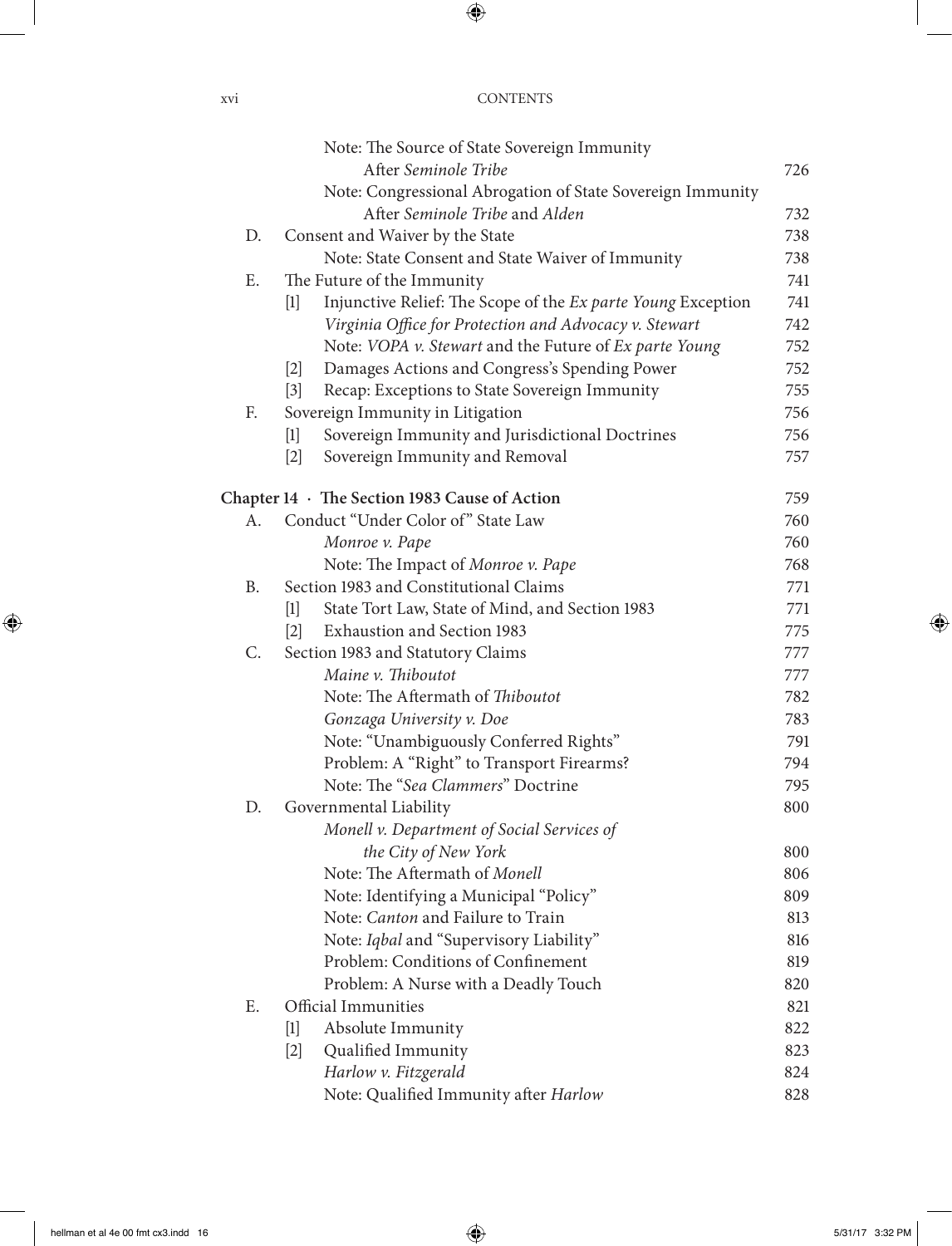|           | Note: Qualified Immunity, General Standards,                                     |     |
|-----------|----------------------------------------------------------------------------------|-----|
|           | and "Unique Facts"                                                               | 831 |
|           | Note: Litigating Qualified Immunity and the "Order of Battle"                    | 833 |
|           | Problem: A Taser Too Far?                                                        | 838 |
|           | Note: Qualified Immunity and Intercircuit Conflicts                              | 838 |
|           | Chapter 15 · Federal Habeas Corpus                                               | 841 |
| А.        | Introduction to Federal Habeas Corpus                                            | 841 |
|           | History and Purposes of the Writ<br>$[1]$                                        | 841 |
|           | $\lceil 2 \rceil$<br>Federal-Court Review of State Court Judgments of Conviction | 842 |
| <b>B.</b> | The Scope and Standard of Review on Collateral Attack                            | 845 |
|           | Cognizable Claims<br>$[1]$                                                       | 845 |
|           | Withrow v. Williams                                                              | 847 |
|           | Note: Constitutional Claims Cognizable in Habeas                                 | 856 |
|           | $[2]$<br>Retroactivity of New Rules of Constitutional Law                        | 858 |
|           | Teague v. Lane                                                                   | 858 |
|           | Note: Teague and "New Rules"                                                     | 867 |
|           | Note: The Teague Exceptions                                                      | 869 |
|           | The Effect of AEDPA<br>$[3]$                                                     | 873 |
|           | Harrington v. Richter                                                            | 874 |
|           | Note: Unreasonable Applications of Clearly Established                           |     |
|           | Federal Law Under AEDPA                                                          | 882 |
|           | Successive and Abusive Petitions<br>[4]                                          | 887 |
| C.        | State Processes and Federal Habeas Review                                        | 887 |
|           | <b>Exhaustion of State Remedies</b><br>$\lceil 1 \rceil$                         | 888 |
|           | Effect of State Procedural Default<br>$\lceil 2 \rceil$                          | 891 |
|           | Wainwright v. Sykes                                                              | 891 |
|           | Note: Procedural Foreclosure of Constitutional Claims                            |     |
|           | and the "Cause and Prejudice" Standard                                           | 900 |
|           | Harmless Error<br>$\left[3\right]$                                               | 904 |
|           | [4]<br><b>State-Court Factfinding</b>                                            | 905 |
| D.        | The Relevance of Innocence                                                       | 906 |
|           | Herrera v. Collins                                                               | 906 |
|           | Note: The Role of Innocence                                                      | 918 |
|           | Note: "Innocence" and Procedural Default                                         | 919 |
| Ε.        | The Suspension Clause and "Adequate Substitutes" for                             |     |
|           | Habeas Corpus                                                                    | 925 |
|           | Part Six                                                                         |     |
|           | Systemic Issues in Federal Litigation                                            |     |
|           | Chapter $16 \cdot$ Parallel Proceedings in State and Federal Court               | 929 |
| А.        | Injunctions Against Suits in State Court                                         | 930 |
|           | Atlantic Coast Line Railroad Company v. Brotherhood                              |     |
|           | of Locomotive Engineers                                                          | 930 |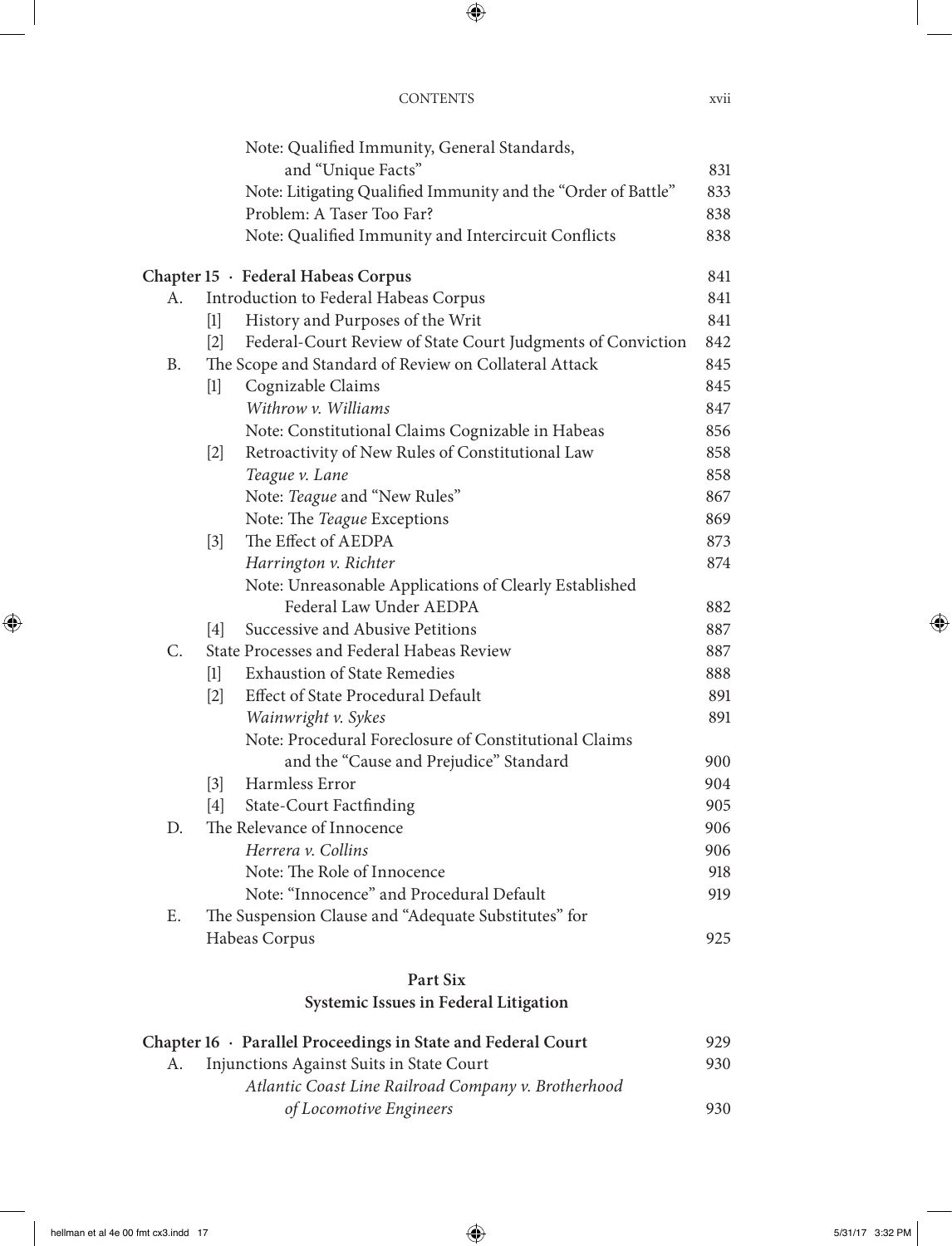|           | Note: The Anti-Injunction Act and Its Exceptions                     | 937  |
|-----------|----------------------------------------------------------------------|------|
|           | Note: "Expressly Authorized" Exceptions                              | 938  |
|           | Note: "Necessary in Aid of Jurisdiction"                             | 943  |
|           | Note: The "Relitigation" Exception                                   | 944  |
|           | Note: Other Issues Under the Anti-Injunction Act                     | 946  |
|           | Note: Other Acts Prohibiting Federal Injunctions                     | 947  |
| <b>B.</b> | <b>Abstention Doctrines</b>                                          | 948  |
|           | Pullman Abstention<br>$[1]$                                          | 948  |
|           | Railroad Commission of Texas v. Pullman Co.                          | 948  |
|           | Note: The Rationale of Pullman Abstention                            | 950  |
|           | Problem: An Anti-Loitering Ordinance                                 | 952  |
|           | $[2]$<br><b>Burford Abstention</b>                                   | 953  |
|           | Quackenbush v. Allstate Insurance Company                            | 953  |
|           | Note: Burford Abstention                                             | 962  |
|           | $[3]$<br>Younger Abstention                                          | 963  |
|           | Younger v. Harris                                                    | 963  |
|           | Note: Equitable Restraint and Younger Abstention                     | 970  |
|           | Note: Younger and Threatened Prosecutions                            | 973  |
|           | Note: The Timing of the Federal and State Proceedings                | 975  |
|           | Sprint Communications, Inc. v. Jacobs                                | 975  |
|           | Note: The Extension of Younger Beyond Criminal Proceedings           | 980  |
| C.        | Deference to State Proceedings                                       | 982  |
|           | Colorado River Water Conservation District v. United States          | 982  |
|           | Note: Deference to Parallel State Proceedings                        | 988  |
|           | Note: Federal Declaratory Judgment Suits                             | 990  |
|           | Problem: Parallel Age Discrimination Suits                           | 993  |
| D.        | Implied Subject-Matter Exclusions from Federal Jurisdiction          | 994  |
|           | $[1]$<br>The Domestic Relations Exception                            | 994  |
|           | $\lceil 2 \rceil$<br>The Probate Exception                           | 996  |
|           | Marshall v. Marshall                                                 | 996  |
|           | Note: Reining in the Probate Exception                               | 1000 |
|           | Problem: A Quarrel Over Probate Property                             | 1001 |
|           | Chapter 17 · Inter-System Preclusion and the Rooker-Feldman Doctrine | 1003 |
| А.        | Federal Courts and the Preclusive Effect of State-Court Judgments    | 1003 |
|           | Migra v. Warren City School District Board of Education              | 1003 |
|           | Note: Preclusion in Federal Courts                                   | 1008 |
|           | Problem: Section 1983 Damages Following a State                      |      |
|           | Mandamus Action                                                      | 1010 |
| В.        | The Rooker-Feldman Doctrine                                          | 1011 |
|           | Exxon Mobil Corp. v. Saudi Basic Industries Corp.                    | 1011 |
|           | Note: Parties, Preclusion, and the Rooker-Feldman Doctrine           | 1016 |
|           | Mo's Express, LLC v. Sopkin                                          | 1019 |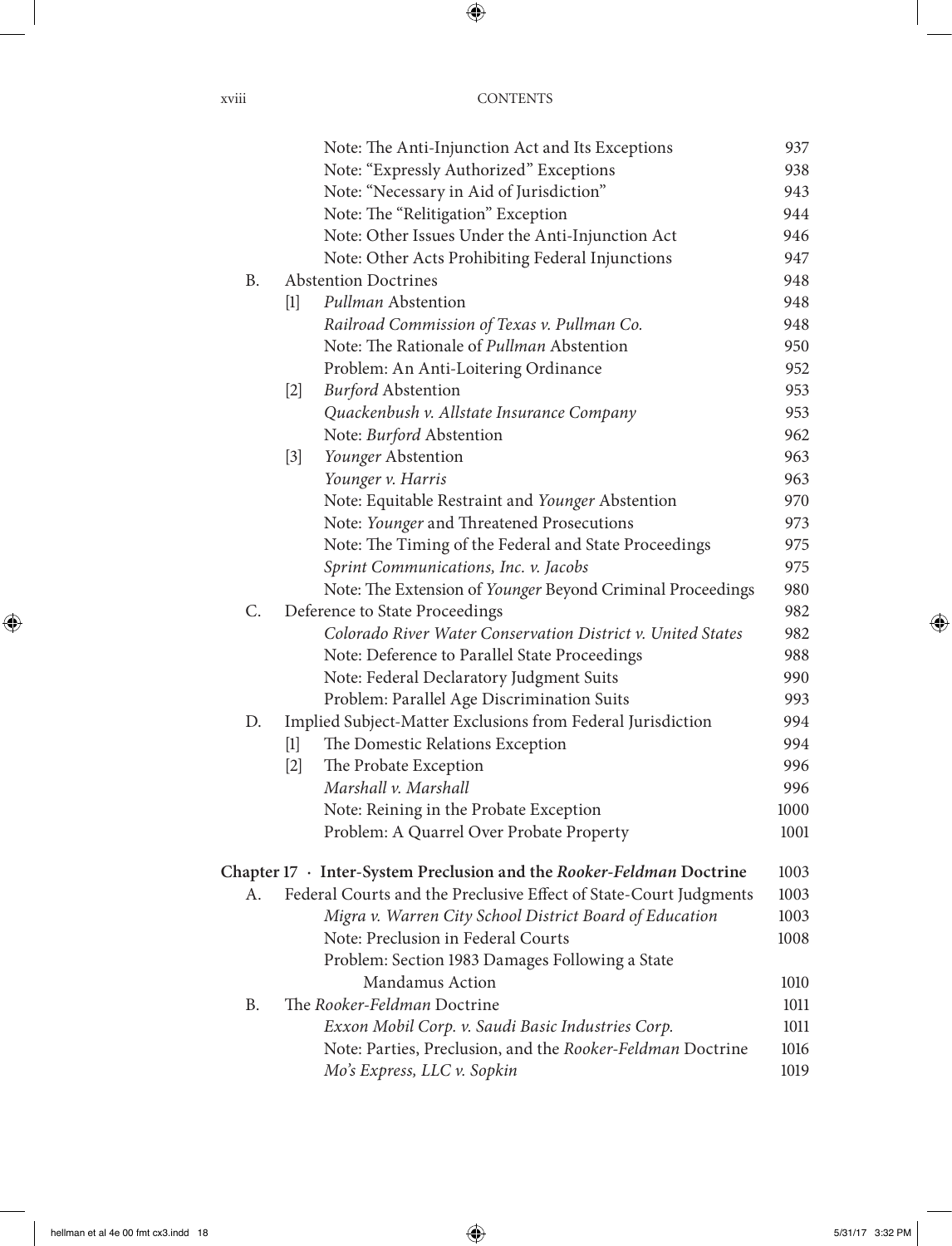| Note: Developments in the Rooker-Feldman Doctrine                     |      |  |
|-----------------------------------------------------------------------|------|--|
| after Saudi Basic and Lance                                           | 1024 |  |
| Problem: Religious Land Use and Rooker-Feldman                        | 1026 |  |
| Problem: A Section 1983 Suit Challenging a Biased Judge               | 1027 |  |
| Chapter 18 · Appellate Review in the Federal System                   |      |  |
| Review of "Final Decisions" of the District Courts<br>А.              | 1029 |  |
| Mohawk Industries, Inc. v. Carpenter                                  | 1030 |  |
| Note: The Collateral Order Doctrine                                   | 1036 |  |
| <b>B.</b><br>Review of Interlocutory Orders of the District Courts    | 1039 |  |
| Appeals as of Right<br>$[1]$                                          | 1039 |  |
| Note: Appellate Review of Injunction Orders                           | 1040 |  |
| <b>Discretionary Appeals</b><br>$[2]$                                 | 1043 |  |
| Note: Discretionary Review Under §1292(b)                             | 1043 |  |
| Cole v. United States District Court for the District of Idaho        | 1045 |  |
| Note: Mandamus and Appellate Review                                   | 1051 |  |
| Problem: Finality, Mandamus, and the                                  |      |  |
| Political Question Doctrine                                           | 1053 |  |
| <b>Part Seven</b>                                                     |      |  |
| The Constitutional Framework Revisited                                |      |  |
| Chapter $19 \cdot$ Congressional Power to Curtail the Jurisdiction of |      |  |
| the Federal Courts                                                    | 1057 |  |
| The Appellate Jurisdiction of the Supreme Court<br>А.                 | 1058 |  |
| Ex Parte McCardle                                                     | 1059 |  |
| Note: The Implications of Ex Parte McCardle                           | 1063 |  |
| United States v. Klein                                                | 1066 |  |
| Note: The Import of Klein                                             | 1070 |  |
| Note: "External" Limitations                                          | 1070 |  |
| Note: The "Essential Functions" Thesis                                | 1071 |  |
| Note: The "Marriage Protection Act"                                   | 1073 |  |
| Problems: The "Constitution Restoration Act"                          | 1074 |  |
| The Jurisdiction of the Federal District Courts<br>Β.                 | 1075 |  |
| Sheldon v. Sill                                                       | 1075 |  |
| Note: Congress and the Lower Federal Courts                           | 1077 |  |
| Webster v. Doe                                                        | 1078 |  |
| Note: Eliminating Jurisdiction over Constitutional Claims             | 1085 |  |
| Problem: Removing Jurisdiction over                                   |      |  |
| "Abortion-Related" Cases                                              | 1085 |  |
| Problems: The "Pledge Protection Act"                                 | 1086 |  |
| Chapter 20 · Congressional Power to Control Judicial Decision Making  | 1089 |  |
| United States v. Klein                                                | 1090 |  |
| Plaut v. Spendthrift Farm, Inc.                                       | 1090 |  |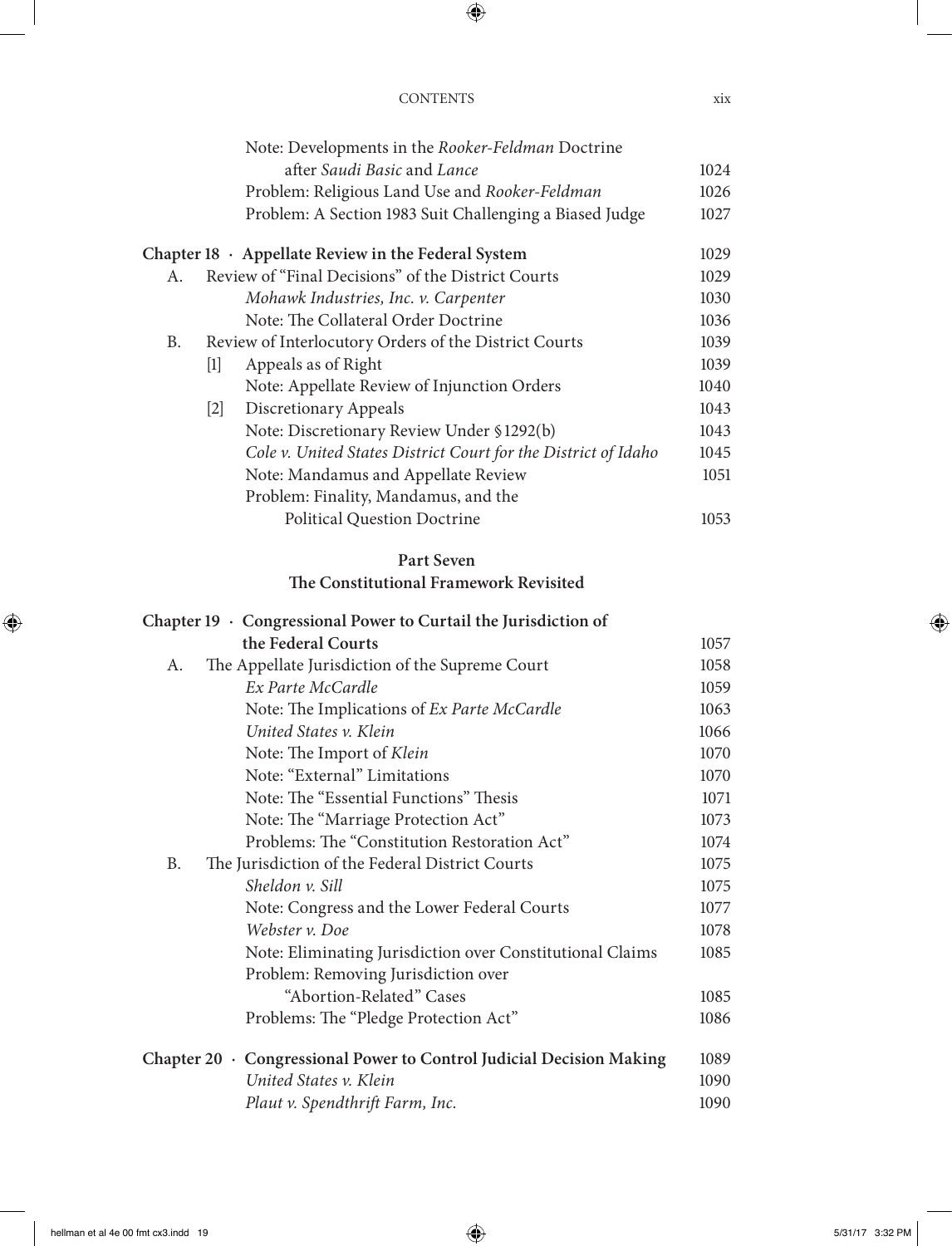| Note: Congress and the Exercise of "Judicial Power"                 | 1106 |
|---------------------------------------------------------------------|------|
| Bank Markazi v. Peterson                                            | 1108 |
| Note: Congress's Power to Control Decisionmaking                    |      |
| After Bank Markazi                                                  | 1118 |
| Problem: Save Mount Rushmore                                        | 1118 |
| Note: The Import of Dickerson                                       | 1119 |
| Problem: The Constitution Restoration Act                           | 1120 |
| Note: The Judicial Conduct Act                                      | 1121 |
| Problem: The Constitutionality of AEDPA                             | 1122 |
| Chapter 21 · Non-Article III Courts and Judges                      | 1125 |
| Stern v. Marshall                                                   | 1126 |
| Note: The Decisions in Northern Pipeline and Stern                  | 1143 |
| Note: Crowell v. Benson and Administrative Agencies                 | 1144 |
| Note: The Decisions in <i>Stern</i> and <i>Schor</i>                | 1145 |
| Wellness International Network, Ltd. v. Sharif                      | 1146 |
| Note: Consent and Structural Protections                            | 1156 |
| Problem: Mandatory Arbitration in Bankruptcy                        | 1157 |
| Note: Magistrate Judges in the Federal Judicial System              | 1157 |
| Appendix A · The Constitution of the United States                  | 1159 |
| Appendix $B \cdot$ The Justices of the United States Supreme Court, |      |
| 1946-2015 Terms                                                     | 1173 |
| <b>Table of Cases</b>                                               | 1177 |
| Index                                                               | 1193 |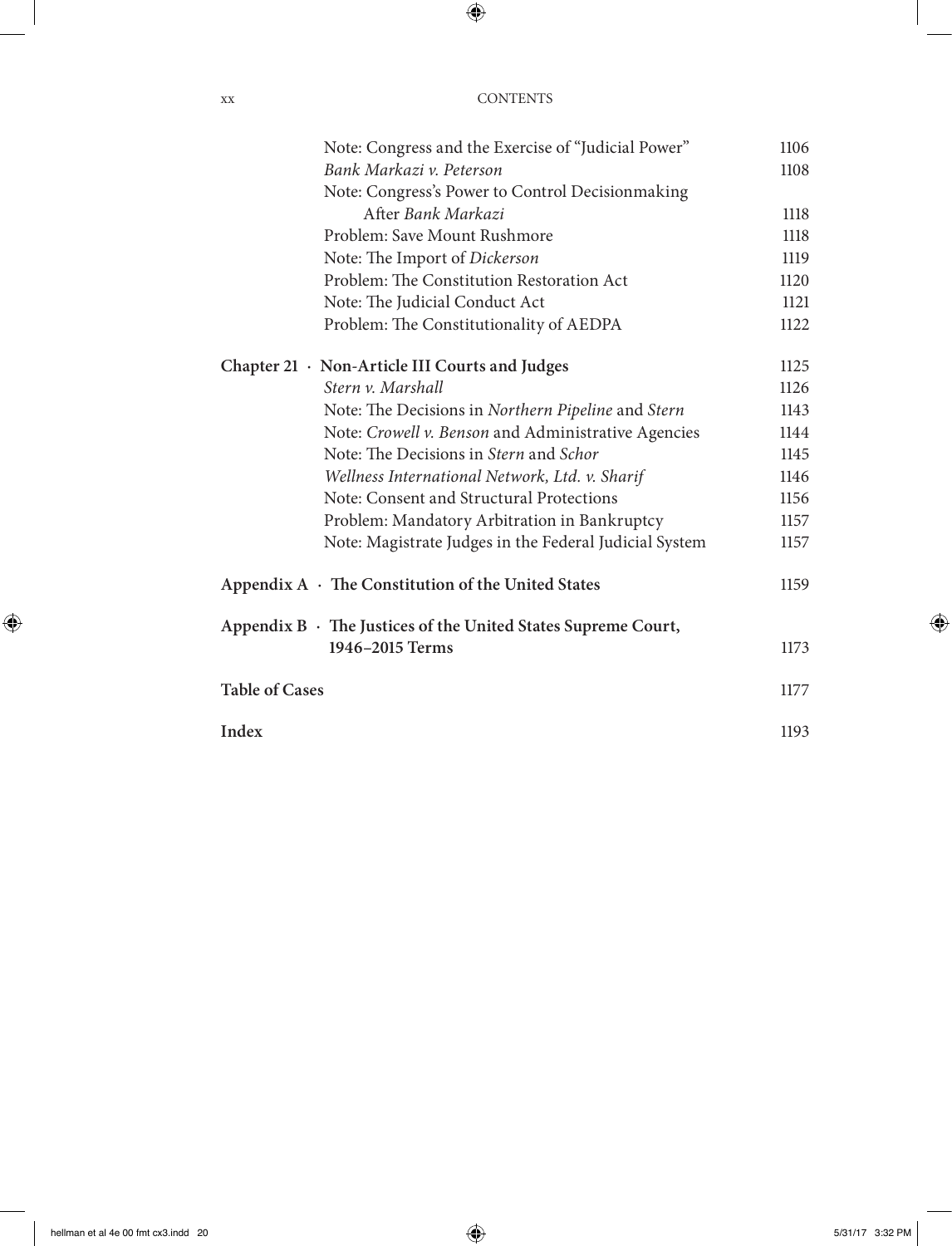In the Preface to the First Edition (reprinted immediately following), we explained our basic approach in writing a new Federal Courts casebook. We would build on the traditional model of the Federal Courts course— a model that focuses on issues of federalism, separation of powers, and institutional competency— but would place equal emphasis on a second component: giving students the grounding they need to be effective lawyer-litigators. In this Fourth Edition, we continue that approach, but we have made a number of changes in implementing it. These changes have been prompted by new decisions from the Supreme Court, a desire to fine-tune the book's organization, and a commitment to reduce the size of the casebook. The result, we think, is a leaner book that will be a more effective tool for teaching.

*New decisions*. In the four years that immediately preceded the Third Edition, the Supreme Court issued a number of decisions that changed or significantly clarified the law. The last four years have not been as eventful, but four decisions seemed important enough to include in this Fourth Edition. Each replaces a case in the Third Edition. In addition, we use a district court decision to illustrate the lower courts' application of the 2011 law establishing a "bad faith" exception to the one-year rule for removal of diversity cases.

Of the Supreme Court decisions, *Gunn v. Minton* (Chapter 10) stands out because it is the Court's most recent opinion on a basic and recurring issue of Federal Courts law: the scope of the statutory "arising under" jurisdiction. The case confirms a fourpart test for "incorporated federal question" jurisdiction in the district court, and it largely displaces the controversial decision in *Merrell Dow v. Thompson*, a principal case in all prior editions of the casebook.

*Gunn* narrowed the scope of federal jurisdiction, but another new decision, *Sprint Communications v. Jacobs* (Chapter 12), moves in the opposite direction. The Court made clear that *Younger* abstention applies only in three "exceptional" circumstances, and that the pendency of an action in state court is generally "no bar to proceedings concerning the same matter in the Federal court having jurisdiction."

Two new decisions addressed the scope of Congress's power under Article III. In *Bank Markazi v. Peterson* (Chapter 20), the Court rejected arguments that Congress violated the separation of powers by purporting to change the law for, and directing a particular result in, a single pending case. And in *Wellness Int'l v. Sharif* (Chapter 22), the Court recognized Congress's power to assign a broad class of cases to non-Article III tribunals based on the parties' consent.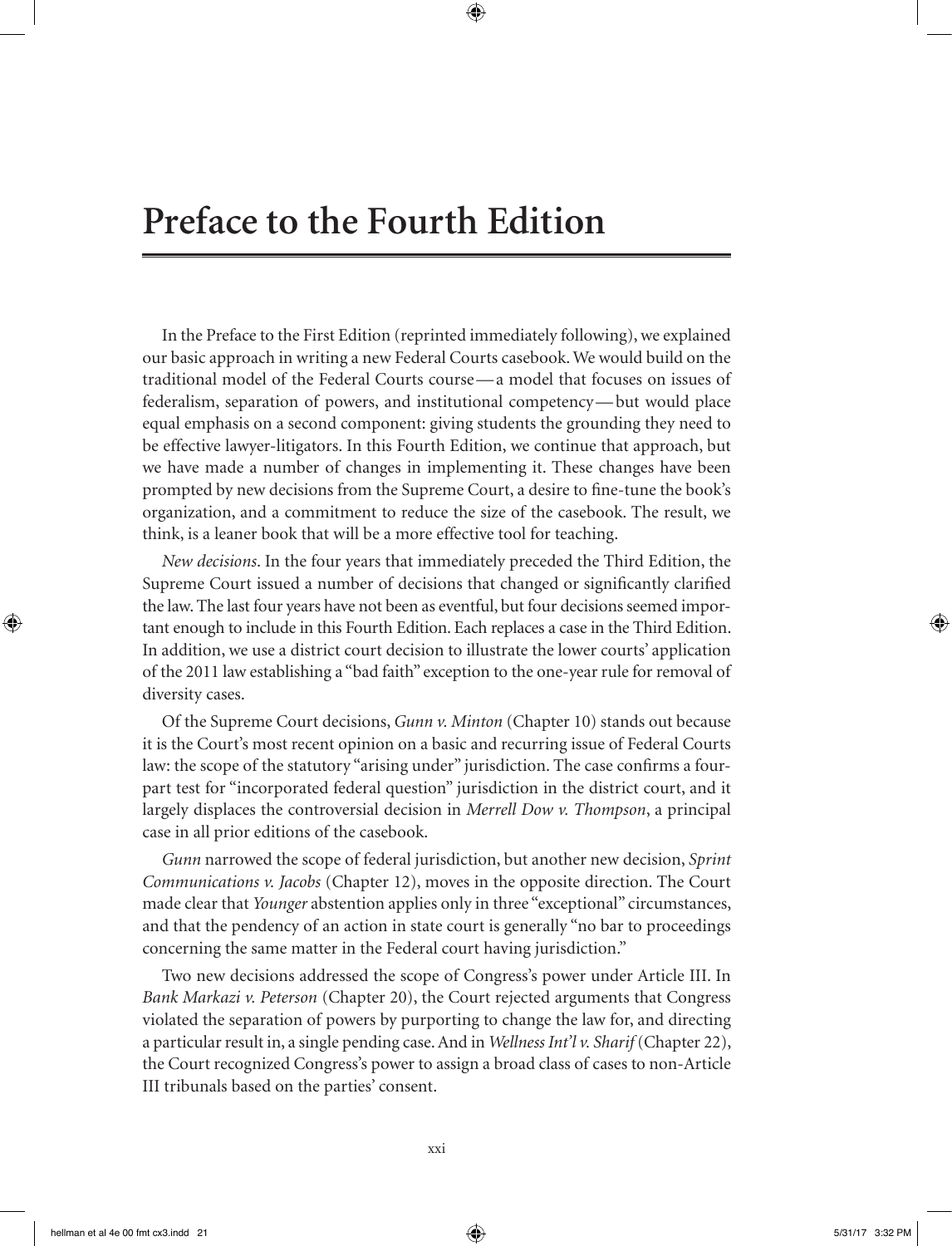The small number of new principal cases may appear surprising, but we emphasize that we have not replaced older cases simply because a new decision has come down on the same topic. When an existing case presents the issues in a way that makes for an effective classroom experience, we have kept it, even though a more recent case might add an interesting new wrinkle.

*Fine-tuning the book's organization*. Federal Courts has a reputation as a difficult course. One way of combating this, as we suggested in the Preface to the First Edition, is through structure— a structure that organizes the various topics into larger, welldefined units of study. We think that the seven-part structure used in the first and subsequent editions of the casebook is sound, and we have retained it in this edition. But within that framework we have made three modest changes suggested by experience.

First, Part Two, dealing with the role of federal law in state-court litigation, has been divided into three chapters rather than two. Chapter 4 now presents an overview of the topic, including the foundational cases on Supreme Court review of state-court decisions and an introduction to removal jurisdiction. This arrangement permits greater flexibility in teaching this topic; it also calls attention to the different routes Congress has taken in vesting the Article III judicial power over diversity and federalquestion cases. As part of the reorganization, we have taken the opportunity to make Chapter 5 a more manageable size. This was a very large chapter in prior editions; in this edition, we have omitted matters of detail and nuance that are out of sync with the casebook's basic approach.

Second, we have moved the materials on the Court's various abstention doctrines into a single chapter on parallel proceedings in state and federal courts, now Chapter 12. Thus, the Anti-Injunction Act, the abstention doctrines, *Colorado River*, and *Brillhart* are now all treated in the same chapter. This arrangement has the additional benefit of enabling students to assess how the various statutory and decisional limitations on federal jurisdiction affect the different classes of cases heard by federal courts.

Third, the materials on federal district courts as a forum for challenges to state official action now precede the chapters on systemic issues in federal litigation. This change facilitated the reorganization of the abstention materials in Chapter 12, but it also accords with the emphasis placed on this subcategory of federal-question cases by many Federal Courts teachers.

*Streamlining and trimming*. Federal Courts intersects and overlaps with many other courses in the law school curriculum— Constitutional Law, Civil Procedure, Remedies, and Civil Rights in particular. Partly because of this overlap, Federal Courts courses differ greatly in their coverage. Accommodating those differences requires a large casebook. Nevertheless, we concluded that we could reduce the size of the book considerably while continuing to offer a range of coverage options and maintaining the depth of treatment. We have done this primarily in three ways.

First, we have dropped or truncated some topics that few if any teachers covered— Supreme Court review of state-court decisions on "incorporated federal law," state courts as a forum for challenging state official action, and federal common law on "interstitial" issues in the litigation of federal causes of action.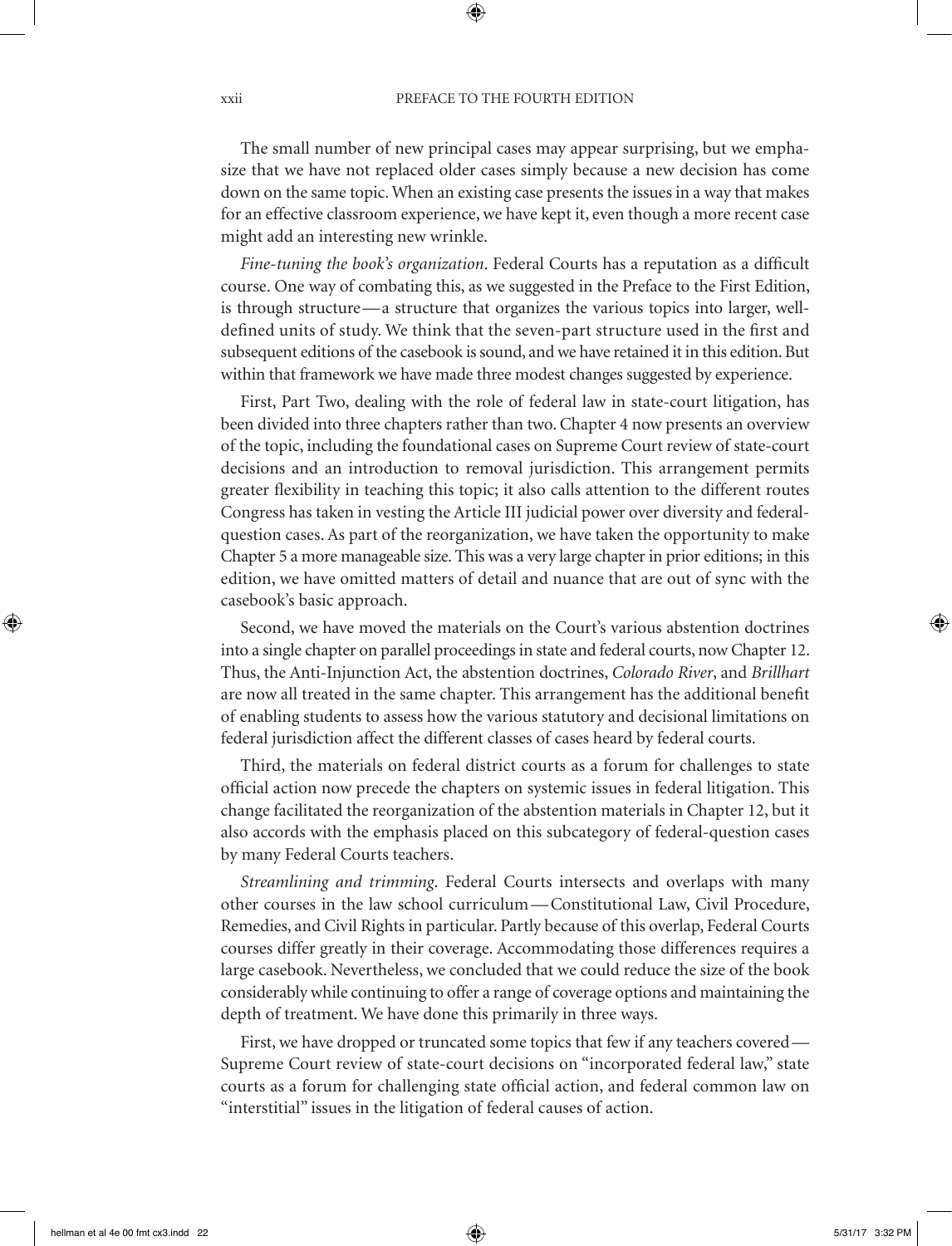Second, we eliminated principal cases in the Third Edition that have not led to continuing litigation and debate, and those that have not had the predicted impact on the evolution of federal courts doctrine. A good example is *Hein v. Freedom From Religion Foundation* (formerly in Chapter 3).

Third, we gave Note treatment to older cases that remain relevant but in limited ways that do not require principal-case treatment. Examples include *Jefferson v. City of Tarrant* (Chapter 5), *Stewart Organization, Inc. v. Ricoh Corp.* (Chapter 7), and *Caterpillar, Inc. v. Williams* (Chapter 10).

\* \* \*

There has been only one change in the membership of the Supreme Court since publication of the Third Edition: Justice Antonin Scalia died unexpectedly early in the 2015 Term. At this writing, his seat remains vacant. Appendix B provides an updated table of the Justices.

\* \* \*

The most significant changes in the casebook can be seen on the title page. Provost Lauren Robel (Indiana University-Bloomington), one of the two founding authors of the book (along with Professor Hellman), is no longer listed as an author, but her contributions to structure, content, and approach remain throughout the casebook, and all of the authors acknowledge her significant role in the design of the book. In another milestone, the Fourth Edition introduces two new authors who have infused new ideas and different perspectives into the casebook. Professor Hellman and Justice Stras welcome Professor Ryan Scott of Indiana University Maurer School of Law and Professor F. Andrew Hessick of the University of North Carolina School of Law and express appreciation for their substantial contributions to this Fourth Edition.

\* \* \*

In preparing this new edition, we have continued the approach followed by the three prior editions. First, we have concentrated on the main lines of doctrinal development and their implications for future disputes. In doing so, we have emphasized elements of litigation strategy and the practical application of Federal Courts doctrines and rules as well as the underlying policy and institutional-competence issues.

Second, we have edited the cases with a relatively light hand. We have also attempted to keep the decisions readable; thus, some brackets and internal quotation marks have been omitted from quoted material within cases.

\* \* \*

The authors express their appreciation to the staff of the University of Pittsburgh School of Law Document Technology Center for dedicated efforts in preparing the manuscript. Professor Hessick would like to thank Professor Carissa Hessick. Professor Scott thanks his research assistants, Kevin LeRoy and Trevor Waliszewski. Justice Stras would like to thank his law clerks for their assistance in keeping him fresh on developments in federal jurisdiction while he continues to serve as a state Supreme Court Justice.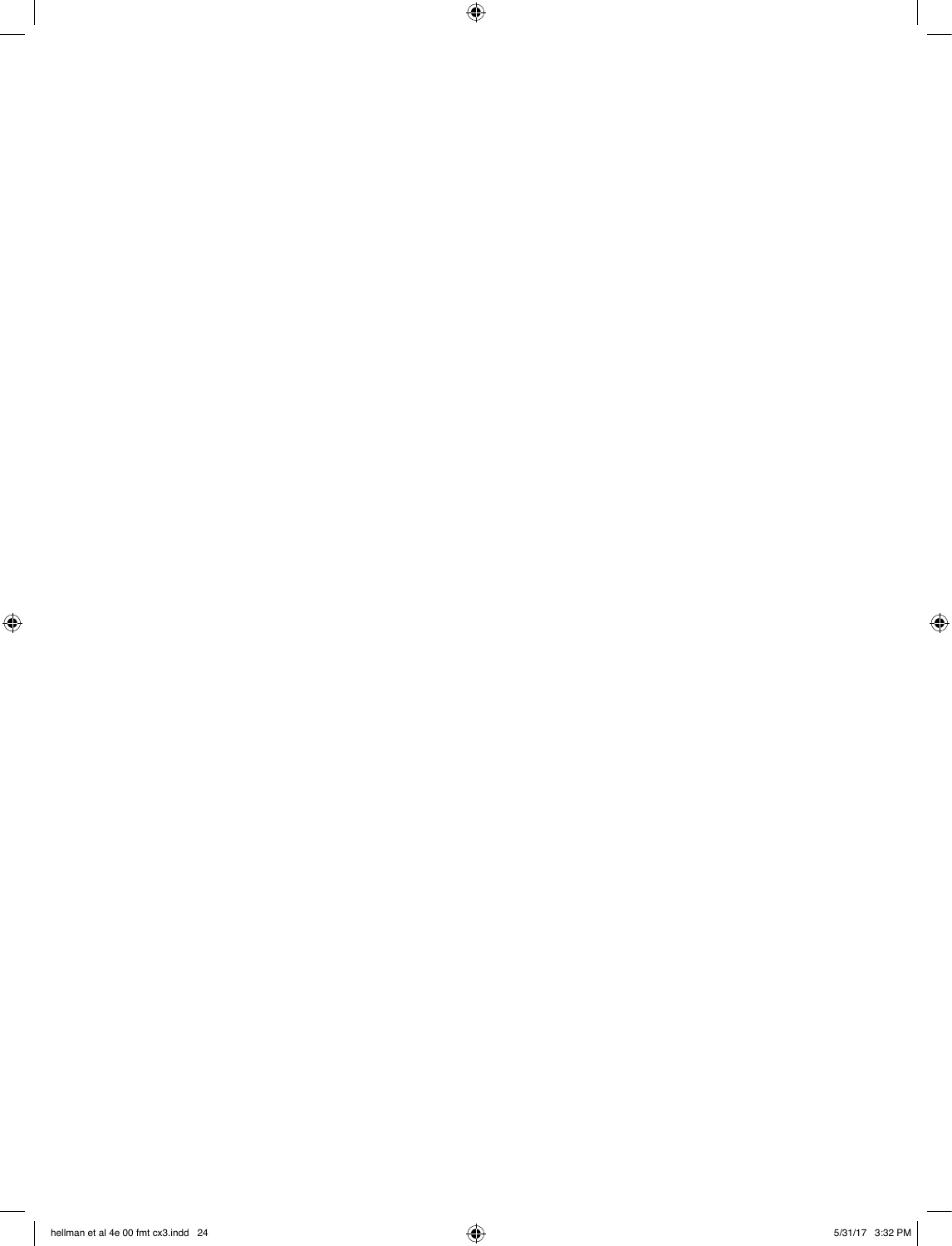This book is the product of our rethinking of what a Federal Courts course should accomplish in the twenty-first century. The traditional course focuses on issues of federalism, separation of powers, and institutional competency. That focus provides a powerful intellectual model for organizing the materials that make up the field of study, and we have built on its insights. But the traditional model falls short in giving students the grounding they need to be effective lawyer-litigators.

Lawyers are goal-oriented. From their perspective, the American system of judicial federalism is important because it sets up four possible goals: getting into federal court; staying out of federal court; gaining the benefit of federal law; or avoiding the detriment of federal law. This book concentrates on providing the doctrinal and practical education that will enable lawyers to identify and pursue these goals effectively in the service of their clients, while assuring that they understand the underlying tensions and issues that will shape the law in the future. The emphasis of the book as well as its organization flows from this principle.

*Emphasis*. As one would expect, there is a core of material that is common to all Federal Courts casebooks. However, there is also wide latitude for differences in emphasis. Two major themes set this book apart from others.

First, we provide a comprehensive and unified treatment of the litigation of federal questions in state courts. To appreciate the issues involved in choosing between federal and state court, a lawyer must have an understanding of how federal questions are litigated in a state judicial system. In Part Two, we give sustained and systematic attention to the role of state courts as a forum for litigation of federal issues.

Second, the book is grounded in the realities of litigation today, rather than the assumptions that prevailed during the Civil Rights Era. Of particular importance is the strong tendency of defendants in civil litigation to prefer federal over state court. As a consequence of this development, the statutory device of removal now occupies a central place in litigation strategy. It is no accident that during the last 20 years virtually all of the Supreme Court's decisions on district court jurisdiction have come in cases in which the plaintiff has challenged the defendant's removal of the suit from state to federal court. This casebook treats removal pervasively, with an emphasis on the issues that dominate litigation practice today.

*Features*. In many law schools, Federal Courts has a reputation as a difficult course. This is not surprising; to some degree, difficulty is inherent in the subject. But the authors believe that the law of Federal Courts can be made understandable without